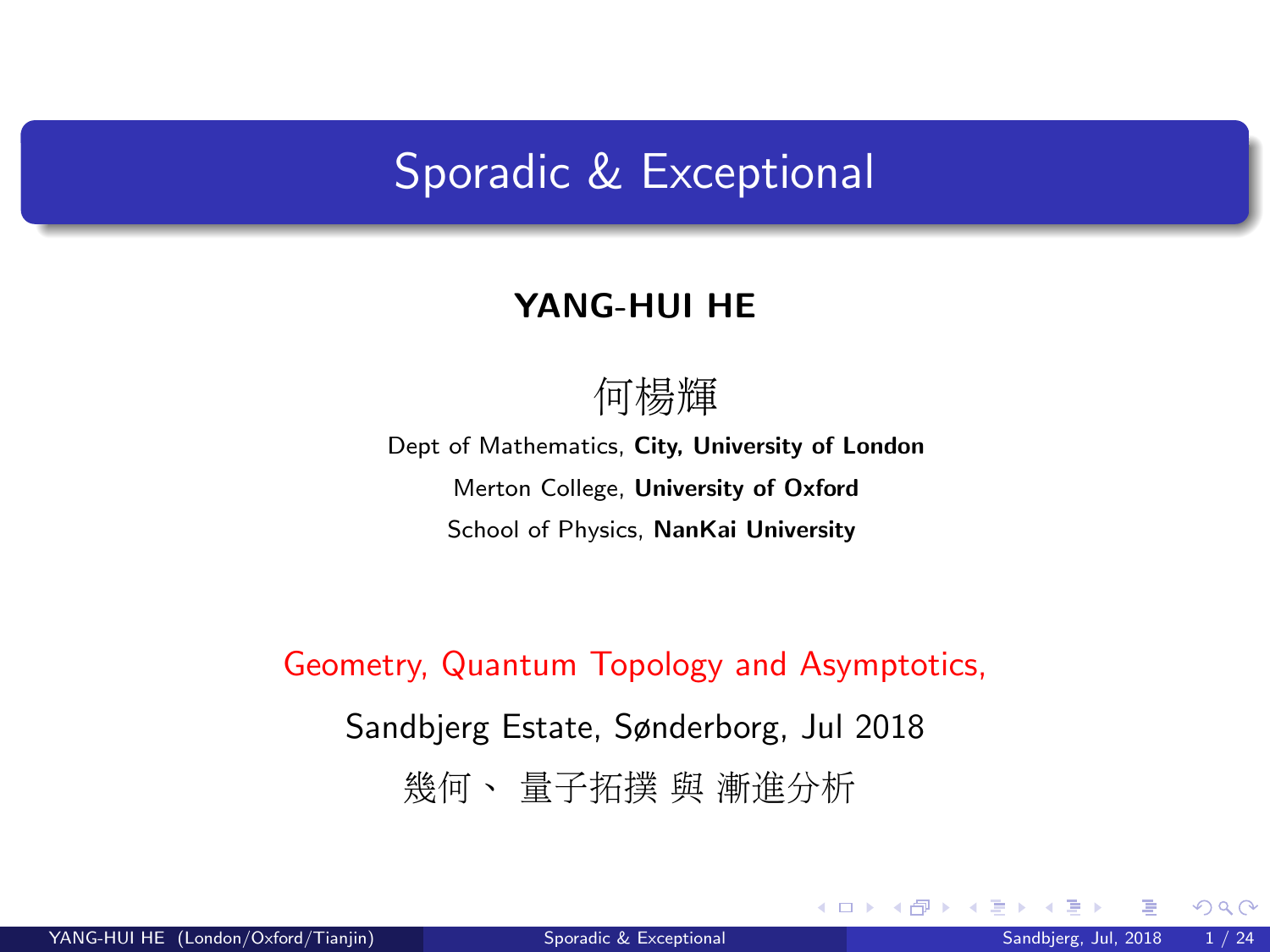- 1505.06742 YHH, John McKay
- 1408.2083, 1308.5233 YHH, John McKay
- 1211.1931 YHH, John McKay, James Read;
- 1309.2326 YHH, James Read
- 1711.09253, Alexander Chen, YHH, John McKay

 $\Omega$ 

**4 ロ ト 4 何 ト 4**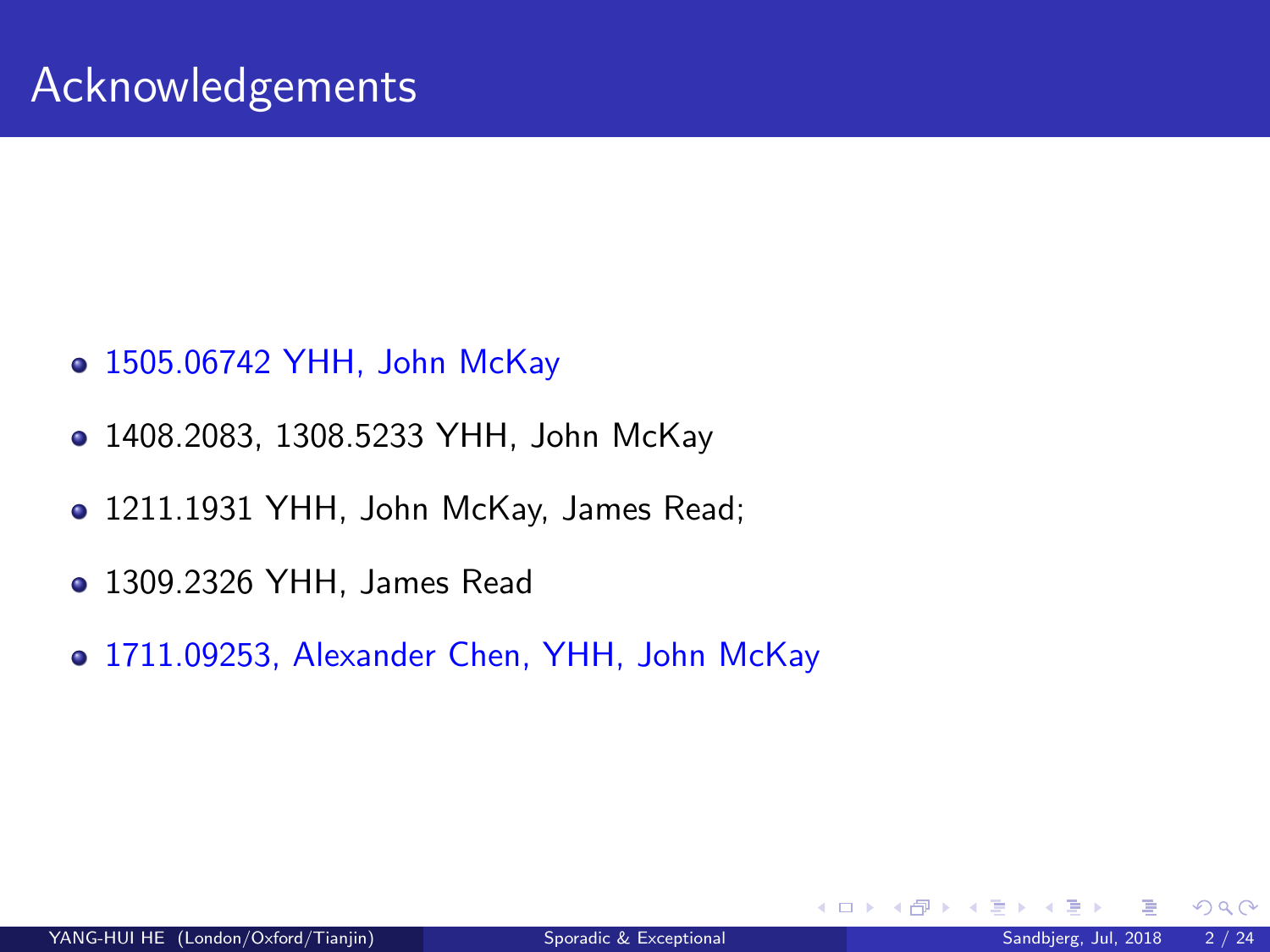### Classification Problems: regulars vs. exceptionals

- regular solids/tessellations: infinite families of shapes and a few special ones
	- e.g. regular polygons vs. Platonics, prisms vs. Archimedeans
	- **•** tessellation of Riemann surfaces
- Lie (semi-simple) algebras: classical  $(ABCD)_n$  vs. exceptionals  $EFG$
- Finite (simple) groups: Lie groups over finite fields vs. Sporadics
- Finite-type quiver representations:  $(AD)_n$  vs. E
- 2D CFT: modular-invariant partition functions are ADE
- Modular curves  $\Gamma_0(N)\backslash\mathcal{H}$ : genus 0 means N one of 15 values
- $e$  etc.  $\ldots$
- **LESSON:** examine the *specialness* of exceptionals, wealth of structures, possibly INTERWOVEN  $\rightsquigarrow$  Exceptionology **K ロ ト K 御 ト K 走 ト**

 $QQ$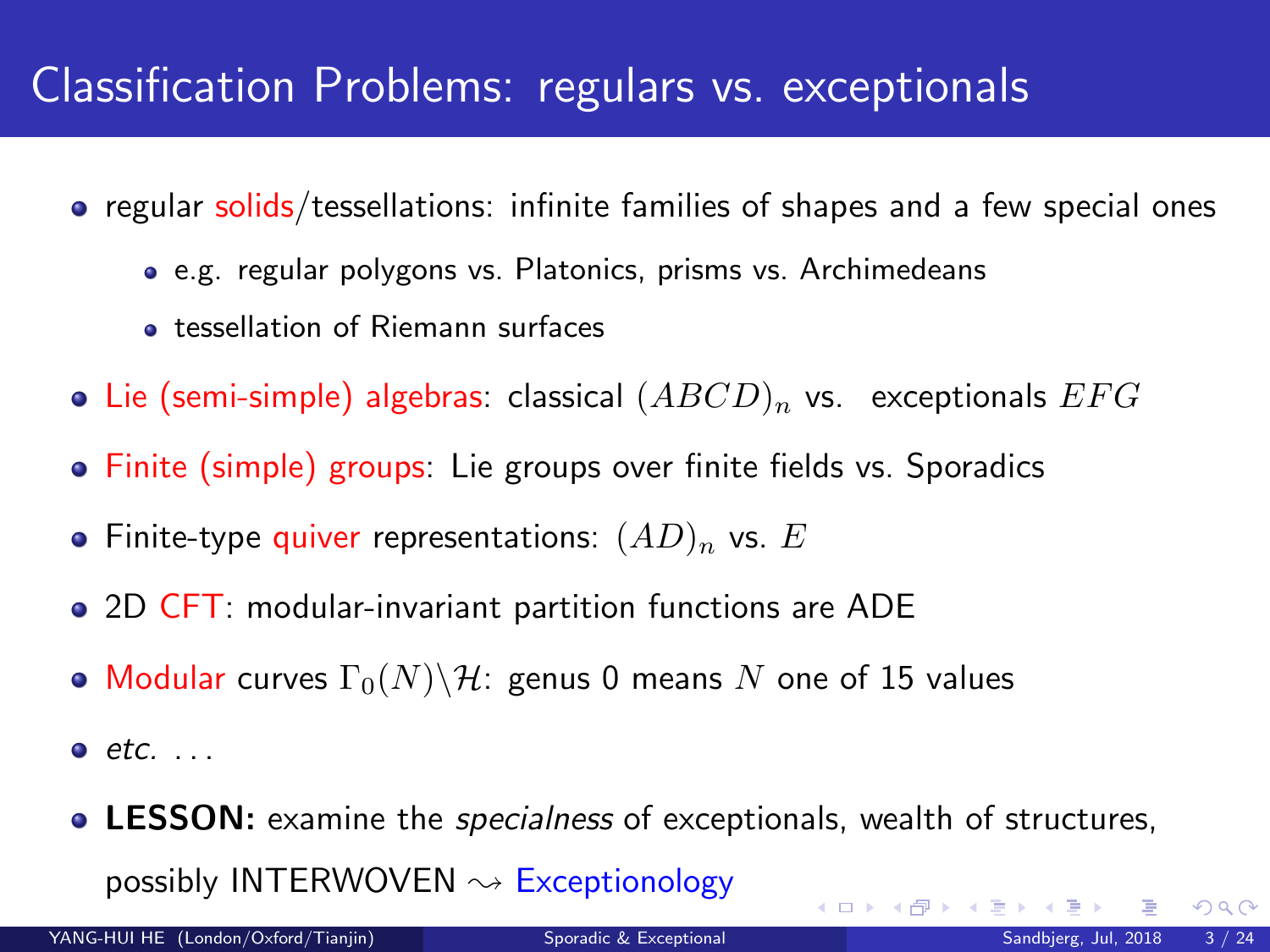## <span id="page-3-0"></span>McKay Correspondence, ADE-ology

**• Platonic Solids:** 



- Sym in  $SO(3)$ : [Cyclic]  $\mathbb{Z}/n\mathbb{Z}$ , [Dihedral]  $D_n$ , [T]  $A_4$ , [C/O]  $S_4$ , [D/I]  $A_5$
- Embed in  $SU(2)$ :  $0 \rightarrow \mathbb{Z}/2\mathbb{Z} \rightarrow SU(2) \rightarrow SO(3) \rightarrow 0$

| $G$   | $\hat{A}_n$ | $\hat{D}_n$ | $\hat{T}$ | $\hat{O}$ | $\hat{I}$ |
|-------|-------------|-------------|-----------|-----------|-----------|
| $ G $ | $n$         | $4n$        | $24$      | $48$      | $120$     |

\nADE pattern

 $\Omega$ 

**K ロ ▶ K 御 ▶ K 舌**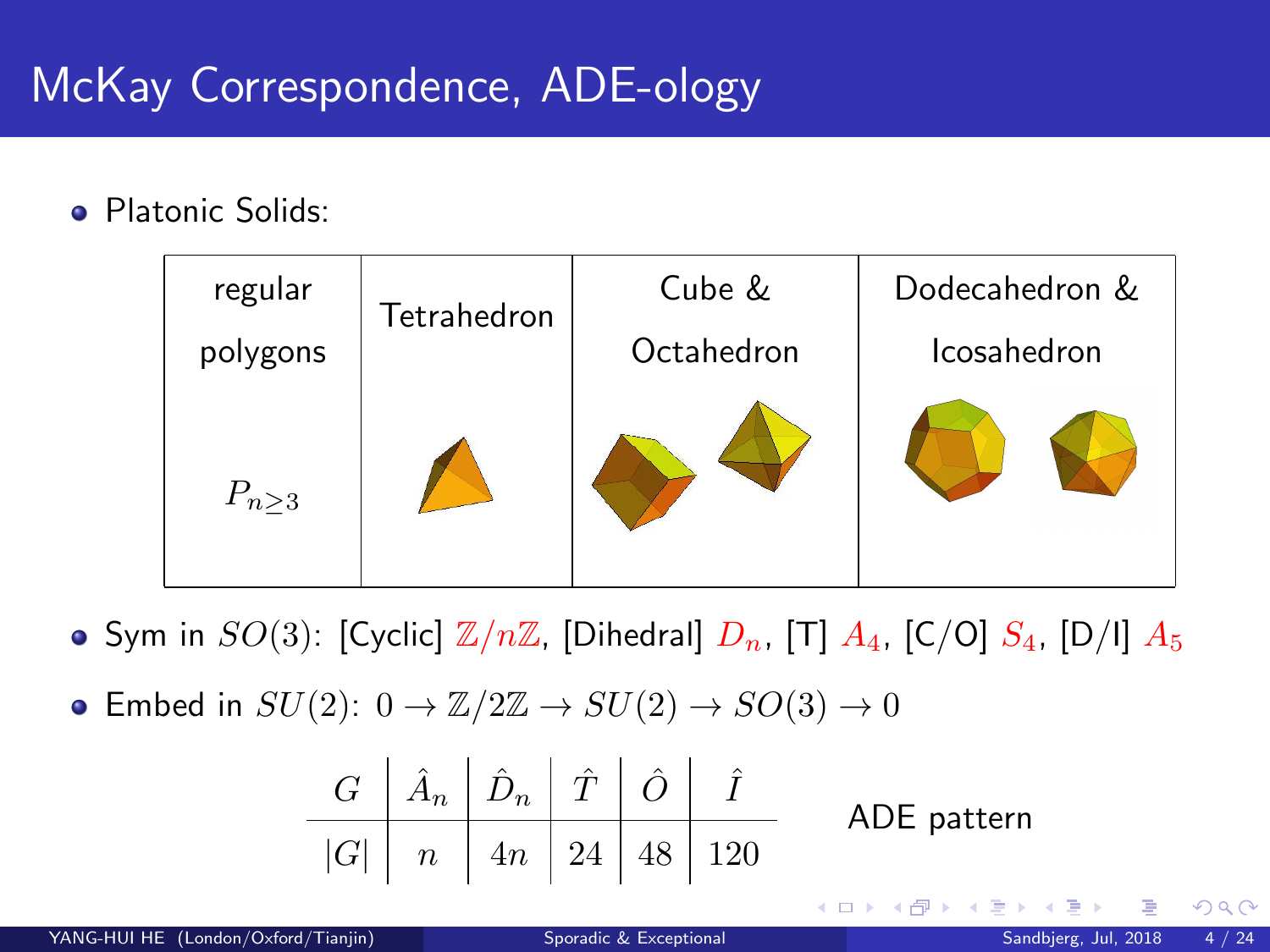<span id="page-4-0"></span>• McKay [1980]: places in a concrete setting, take defining  $2$  of  $G$  and form multiplicity decomposition over irreps  $r_i$ 

$$
\mathbf{2} \otimes \mathbf{r}_i = \bigoplus_{j=1}^n a_{ij} \mathbf{r}_j \ , \quad n = \# Conj(G) = \# Irrep(G)
$$

•  $a_{ij} = 2\mathbb{I}$  Cartan mat. of affine ADE! i.e.,  $a_{ij}$  is adjacency mat of quivers



 $r_i=\dim {\bf r}_i={\sf Dynkin}$  labels (dual Coxeter numbers), in particular  $\sum_i r_i^2=|G|$ 

Algebro-geometrically:  $\mathbb{C}^2/(G\subset SU(2))\simeq \mathsf{Local}$  K3

use to construct gauge theories from D-branes [Douglas-Moore, '96]

 $\mathbb{C}^3/(G\subset SU(3))\simeq {\sf Local}$  Calabi Yau 3 [Hana[ny-](#page-3-0)[YH](#page-5-0)[H](#page-3-0), 1[9](#page-5-0)[8\]](#page-0-0)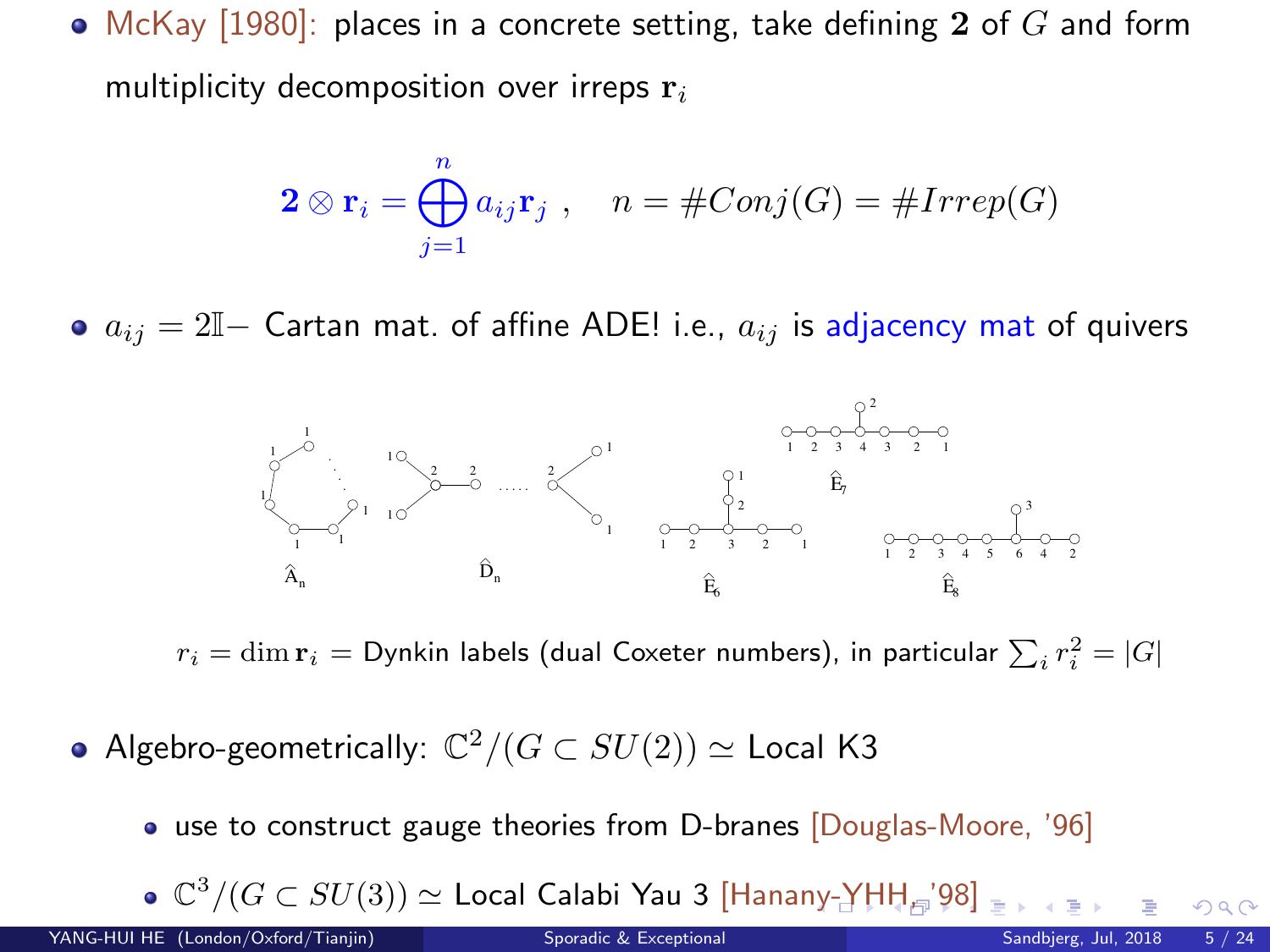### <span id="page-5-0"></span>**Trinities**

- **Classical Enumerative Geometry** 
	- Cayley-Salmon, 1849: 27 lines on cubic surface  $[\mathbb{P}^3|3]$
	- Jacobi, 1850: 28 bitangents of quartic curve  $[\mathbb{P}^2|4]$
	- Clebsch, 1863: 120 tritangent planes of sextic curve  $[\mathbb{P}^4|1,2,3]$
- Recall dim of fundamental representations (cf. Hitchin [2000] Clay Lecture)

 $\dim_F (E_6) = 27$ ,  $\dim_F (E_7) = 56 = 28 \times 2$ ,  $\dim_{E}(E_8) = 248 = 120 \times 2 + 8$ .

- Rmk: Arnold [1980s]:  $\mathbb{R}, \mathbb{C}, \mathbb{H} \sim E_{6.7,8}$  a unified scheme (?)
	- $PSL(n,p)\curvearrowright \mathbb{P}^n(\mathbb{F}_p)$  non-trivially on only  $p$  points (out of  $\frac{p^n-1}{p-1})$  and simple iff  $p = 5, 7, 11$ , when  $\simeq A_4 \times \mathbb{Z}_5$ ,  $S_4 \times \mathbb{Z}_7$ ,  $A_5 \times \mathbb{Z}_{11}$ ;  $(5, 7, 11) = 2r + 3$ ;
	- $\bullet$  #edges of  $(T, O, I) = (2 \cdot 3, 3 \cdot 4, 5 \cdot 6) = (r + 1)(r + 2); r = \dim_{\mathbb{R}} (\mathbb{R}, \mathbb{C}, \mathbb{H})$ メロメ メタメ メミメス

 $\Omega$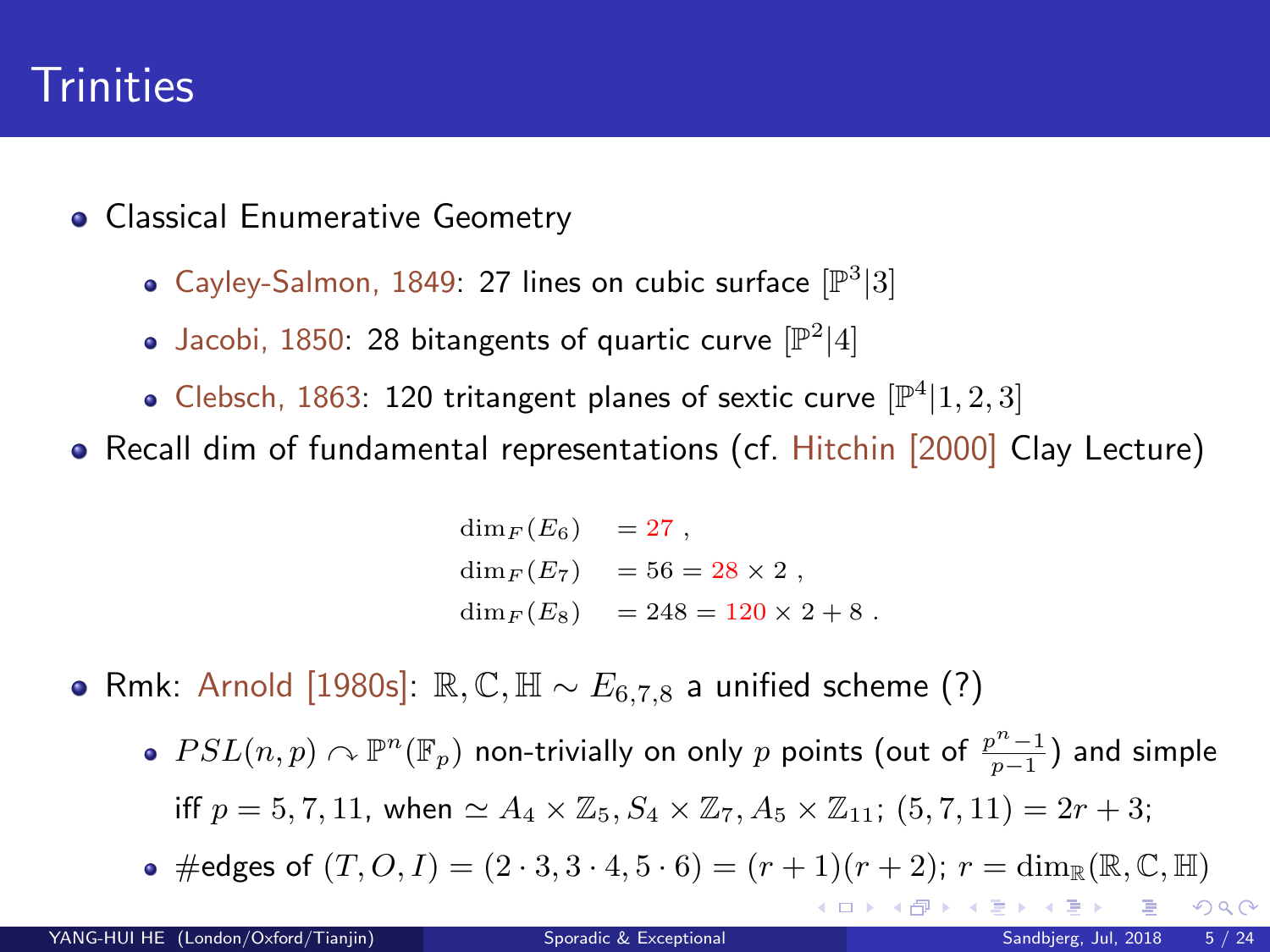### A Geometric Framework: del Pezzo Surfaces  $E_{n=0.8}$

- $dP_n\colon \mathbb{P}^2$  blown up at up to  $n=8$  generic points is surface of  $\deg = 9-n$ 
	- intersection matrix of curve classes  $H^2(dP_n,\mathbb{Z})$  is Cartan matrix of affine  $E_n$

(rmk:  $E_{5,4,3,2,1} \simeq (D_5, D_4, A_2 \times A_1, A_2, A_1)$ )

cubic surface  $[3|3]$  is  $dP_6$  : with 27  $(-1)$ -curves  $dP_7 \rightarrow \mathbb{P}^2$  branched on  $[2|4]$   $\hspace{1cm}$  :  $\hspace{1cm}$  56  $(-1)$ -curves pair to  $28$  bitangents  $dP_8 \rightarrow \mathbb{P}^2$  branched on  $[4|1,2,3]$   $\;\;:\;\;$  240  $(-1)$ -curves pair to  $120$ 

tritangent planes

**K ロ ト K 何 ト K 目** 

 $\bullet \ \overline{\#(-1)$ curves = Rank(Mori cone of effective curve classes)

also recall:  $\#$  bitangents to genus  $g$  curve  $= 2^{g-1}(2^g - 1)$ 

$$
g([2|4]) = 3,
$$
  $g([4|1,2,3]) = 4$ 

• Rmk: Fermat model of  $[4|1, 2, 3]$  is Bring's sextic

$$
\mathcal{B}=\{\sum_i x_i^3=\sum_i x_i^2=\sum_i x_i=0\}\subset \mathbb{P}^4
$$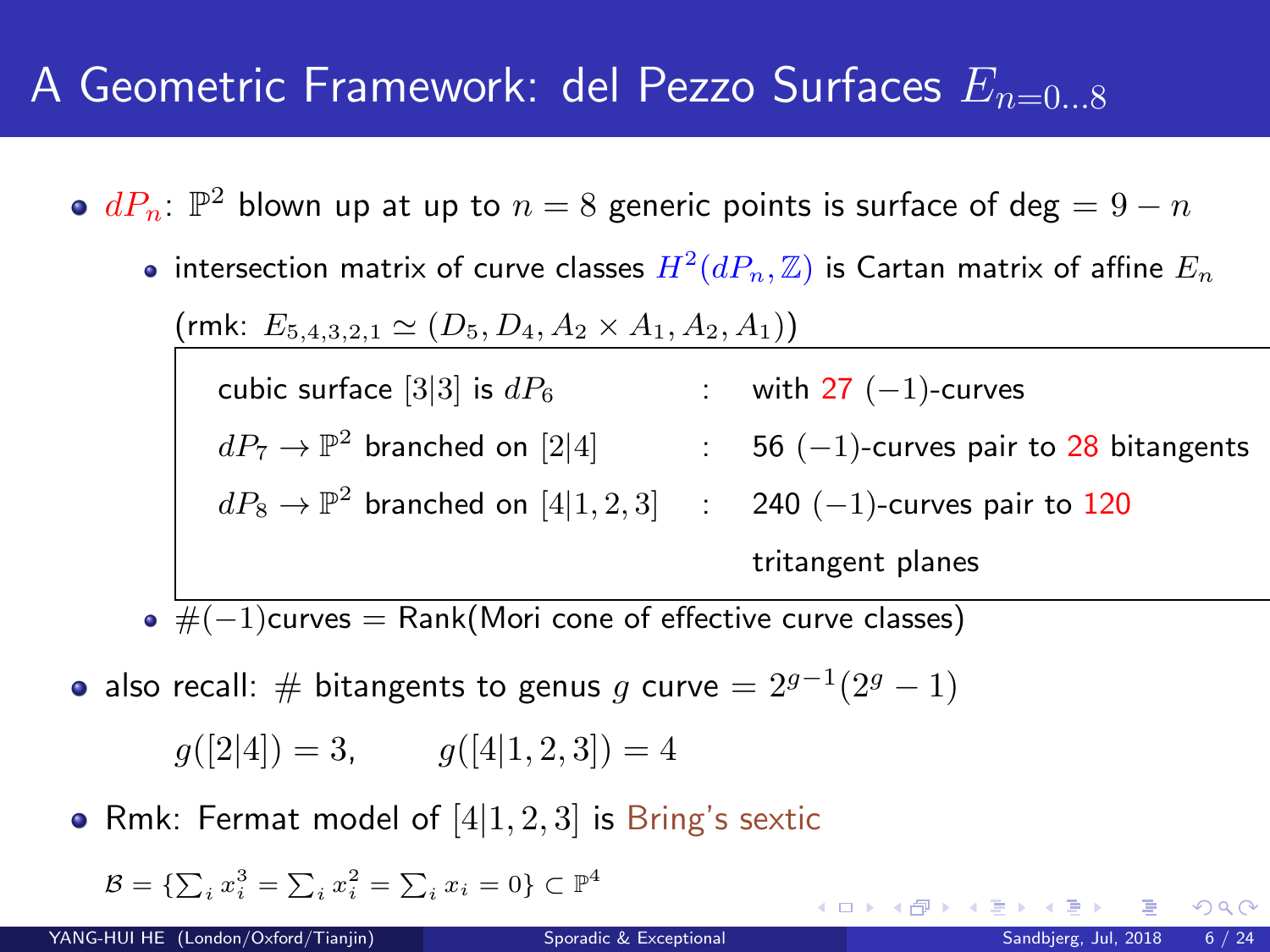a largest 3 sporadics are

Classification of finite simple groups complete (from Galois to circa. 2008):

- infinite families:  $\mathbb{Z}/p\mathbb{Z}$ ,  $A_{n>5}$ , Lie groups over  $\mathbb{F}_q$
- 26 sporadics (exceptionals)

| laigest of sporagics are |                                                                                                                                                                                                     |
|--------------------------|-----------------------------------------------------------------------------------------------------------------------------------------------------------------------------------------------------|
| Name   Notation   Order  |                                                                                                                                                                                                     |
|                          | Monster $\parallel M, F_1 \parallel$ $_2^{46} \cdot 3^{20} \cdot 5^9 \cdot 7^6 \cdot 11^2 \cdot 13^3 \cdot 17 \cdot 19 \cdot 23 \cdot 29 \cdot 31 \cdot 41 \cdot 47 \cdot 59 \cdot 71 \sim 10^{54}$ |
|                          | Baby Monster $\Big $ B, $F_2$ $\Big $ $2^{41} \cdot 3^{13} \cdot 5^6 \cdot 7^2 \cdot 11 \cdot 13 \cdot 17 \cdot 19 \cdot 23 \cdot 31 \cdot 47 \sim 10^{33}$                                         |
|                          | <b>Fischer 24'</b> $\begin{vmatrix} Fi'_{24}, F_{3+} \end{vmatrix}$ $2^{21} \cdot 3^{16} \cdot 5^2 \cdot 7^3 \cdot 11 \cdot 13 \cdot 17 \cdot 23 \cdot 29 \sim 10^{24}$                             |

• Monster: 194 conjugacy classes/irreps of degree (linear character table

 $194 \times 194$   $r_i = \{1, 196883, 21296876, 842609326, 18538750076, \ldots\}$ 

• McKay, 1978 observation:  $196883 + 1 = 196884$ 

**K ロ ト K 何 ト K ヨ ト** 

 $QQ$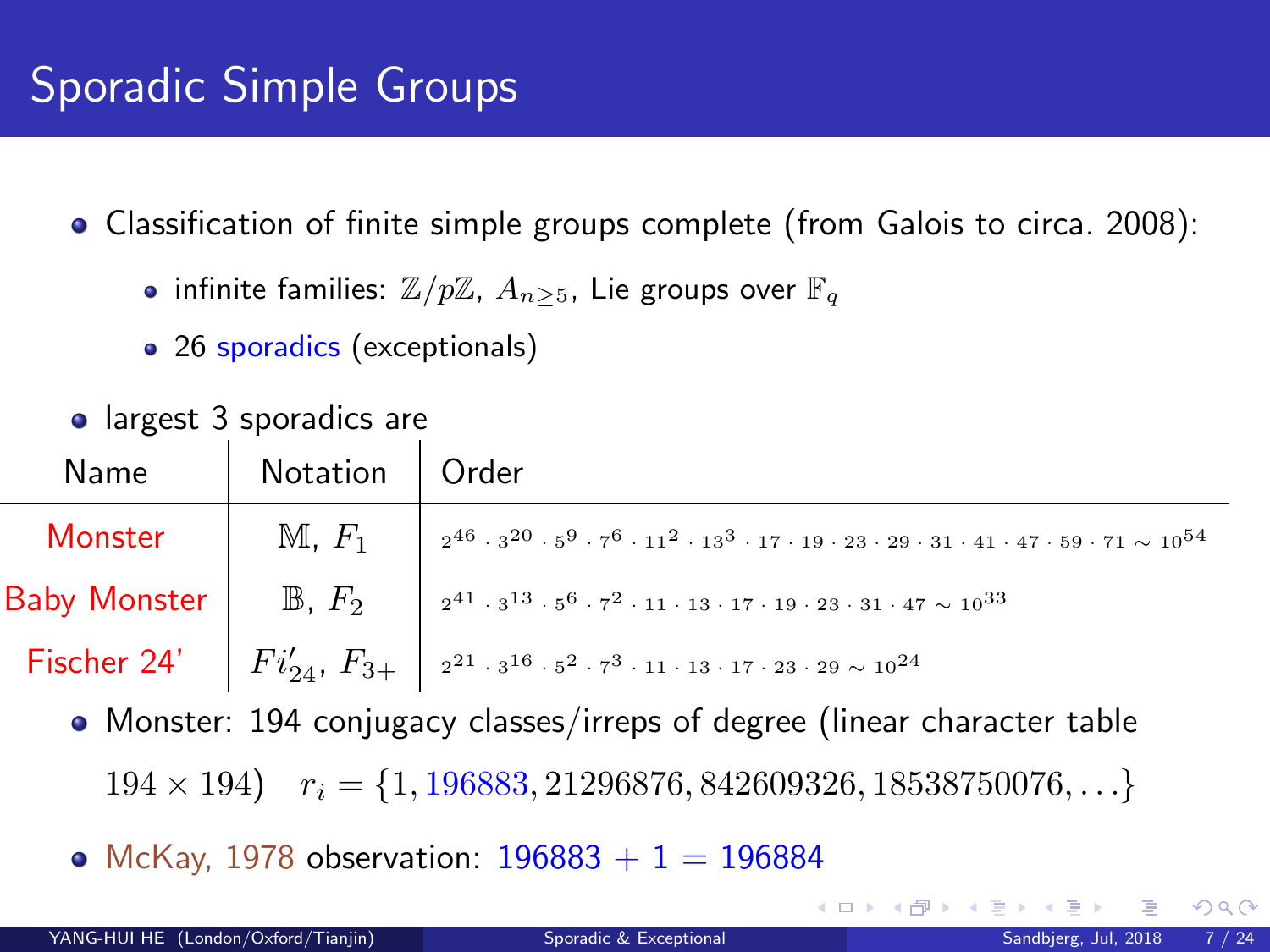- absolute invariant (attributed to Klein, but known earlier) j-function
	- meromorphic on upper half-plane  $\mathcal{H} \ni z$  and  $j(\gamma \cdot z) = j(\frac{az+b}{cz+d}) = j(z)$ ,  $\gamma \in \Gamma := PSL(2;\mathbb{Z})$
	- unique: all invariants  $= \mathbb{Q}(j) \rightsquigarrow$  Hauptmodul or principal modulus
	- "weight 0 modular form", but pole at  $i\infty$ , Fourier series (nome  $q := \exp(\pi i z)$ )

$$
j(q) = \frac{1}{q} + 744 + 196884q + 21493760q^{2} + 864299970q^{3} + \dots
$$

 $j(z)=1728\frac{g_2^3(z)}{\Delta(z)}$ , with  $g_k$  Eisenstein series,  $\Delta(z)=g_2^3-27g_3^2=\eta(z)^{24}$ • McKay's observation goes on

$$
1 = r_1
$$
  
\n
$$
196884 = r_1 + r_2
$$
  
\n
$$
21493760 = r_1 + r_2 + r_3
$$
  
\n
$$
864299970 = 2r_1 + 2r_2 + r_3 + r_4
$$

. . .

**K ロ ト K 何 ト K ヨ ト**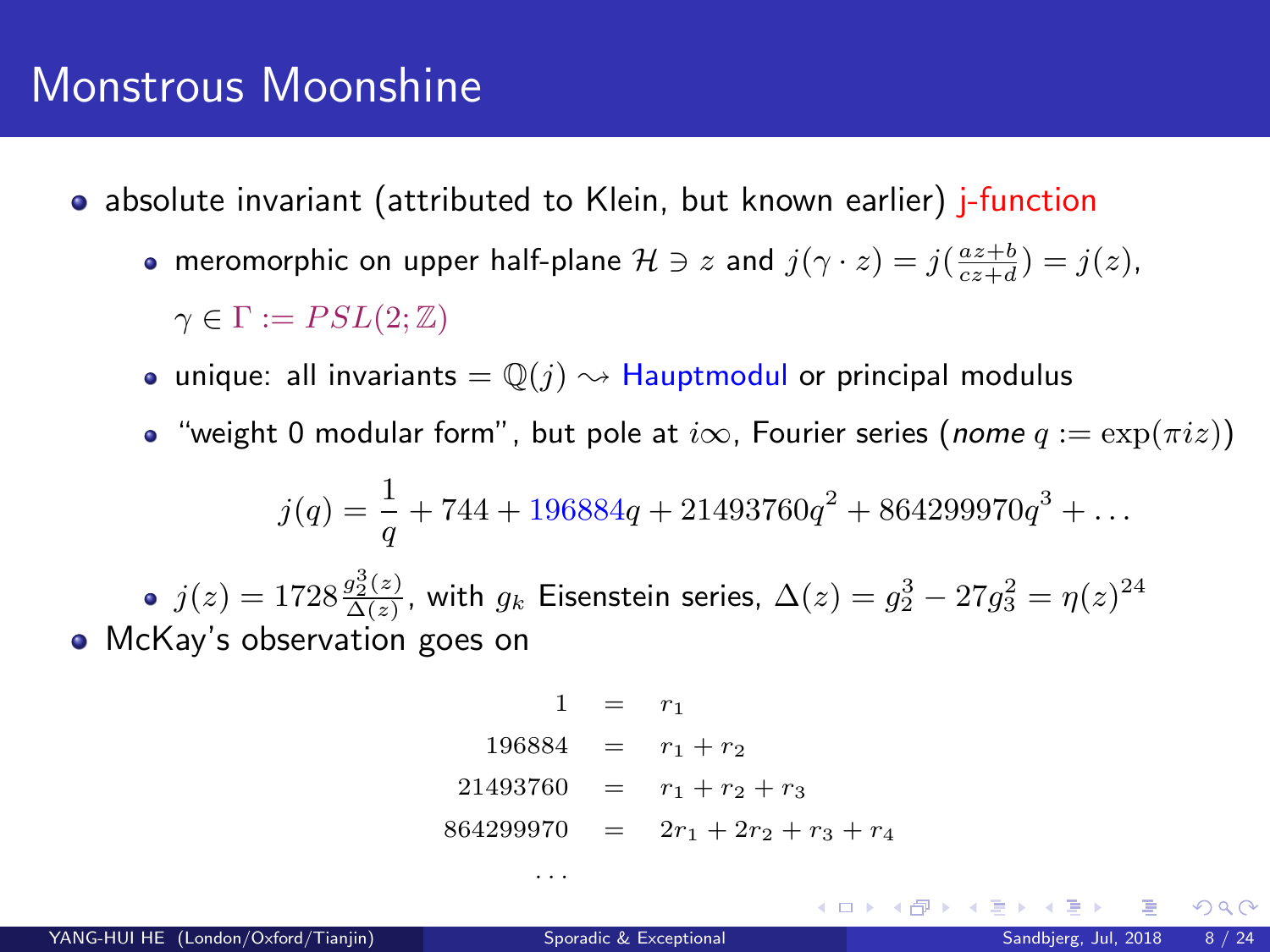[Proved Moonshine Conjecture: Conway-Norton, McKay-Thompson, Atkin-Fong-Smith, Frenkel-Lepowsky-Meurman] There exists an infinite-dim graded module  $V = V_0 \oplus V_1 \oplus V_2 \oplus \ldots$  of M such that

• 
$$
V_0 = \rho_1
$$
,  $V_1 = \{0\}$ ,  $V_2 = \rho_1 \oplus \rho_{196883}$ ,  $V_3 = \rho_1 \oplus \rho_{196883} \oplus \rho_{21296876}$ , ...

- for each conjugacy class  $g$  of M, define McKay-Thompson series  $T_g(q) = q^{-1} \sum_{k=1}^{\infty} \text{Ch}_{V_k}(g) q^k = q^{-1} + 0 + h_1(g)q + h_2(g)q^2 + \dots$  $k=1$ •  $T_{q=1} = i(q);$ 
	- $T_q(q)$  is (normalized) generator of a genus zero function field for a group G between  $\Gamma_0(N)$  and its normalizer  $\Gamma_0(N)^+$  in  $PSL(2,\mathbb{R})$  (genus is that of modular curve  $G \backslash \mathcal{H}$ );
	- N s.t.  $N/n = h \in \mathbb{Z}_{>0}$ ;  $h|24$ ,  $h^2|N$  with  $n = \text{Order}(g)$

. . .

 $\Omega$ 

 $A \cap B \rightarrow A \cap B \rightarrow A \Rightarrow A \Rightarrow$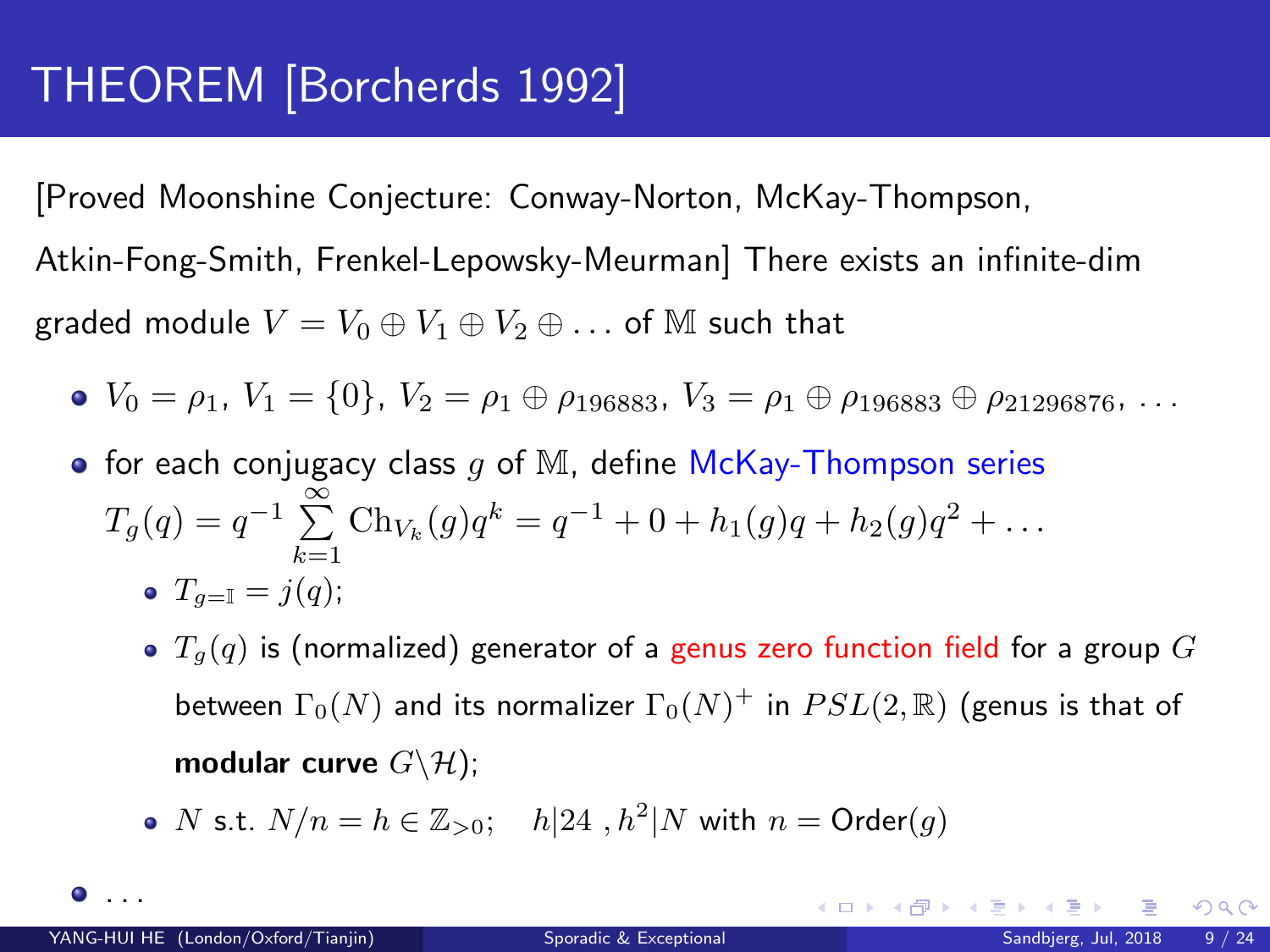- Proof used Vertex Operator Algebras from string theory/CFT
- congruence group  $\Gamma_0(N) := \{ \left( \begin{array}{cc} a & b \\ c & d \end{array} \right) \in \Gamma \mid c \bmod N = 0 \};$  normalizer  $\Gamma_0(N)^+:=\{\frac{1}{\sqrt{e}}\begin{pmatrix} a & b \ c & d \end{pmatrix}\in PSL(2, \mathbb R) \,\,,\,\, \mid a,b,c,d,e\in \mathbb Z,\,\, ad-bc=e\,\,,\,\, e|N,\,\, e|a,\,\, e|d,\,\, N|c\}$
- $T_g$  is the Hauptmodul of group  $G$  st.  $\Gamma_0(N)\subset G\subset \Gamma_0(N)^+$  commensurate with  $\Gamma = PSL(2;\mathbb{Z})$  (i.e.,  $G \cap \Gamma$  is finite index in  $\Gamma$  and in  $G$ )
- **Jack Daniels Problem:** When N is prime p, genus $(\Gamma(p)^+) = 0$  iff p is one of the 15 monstrous primes [Ogg, 1974] , explanation OPEN? Also: p is the 15 supersingular primes for elliptics curves, i.e., over  $\mathbb{F}_{p^r}$  same as over  $\mathbb{F}_p$

 $\Omega$ 

メロトメ 倒 トメ ミトメ ミト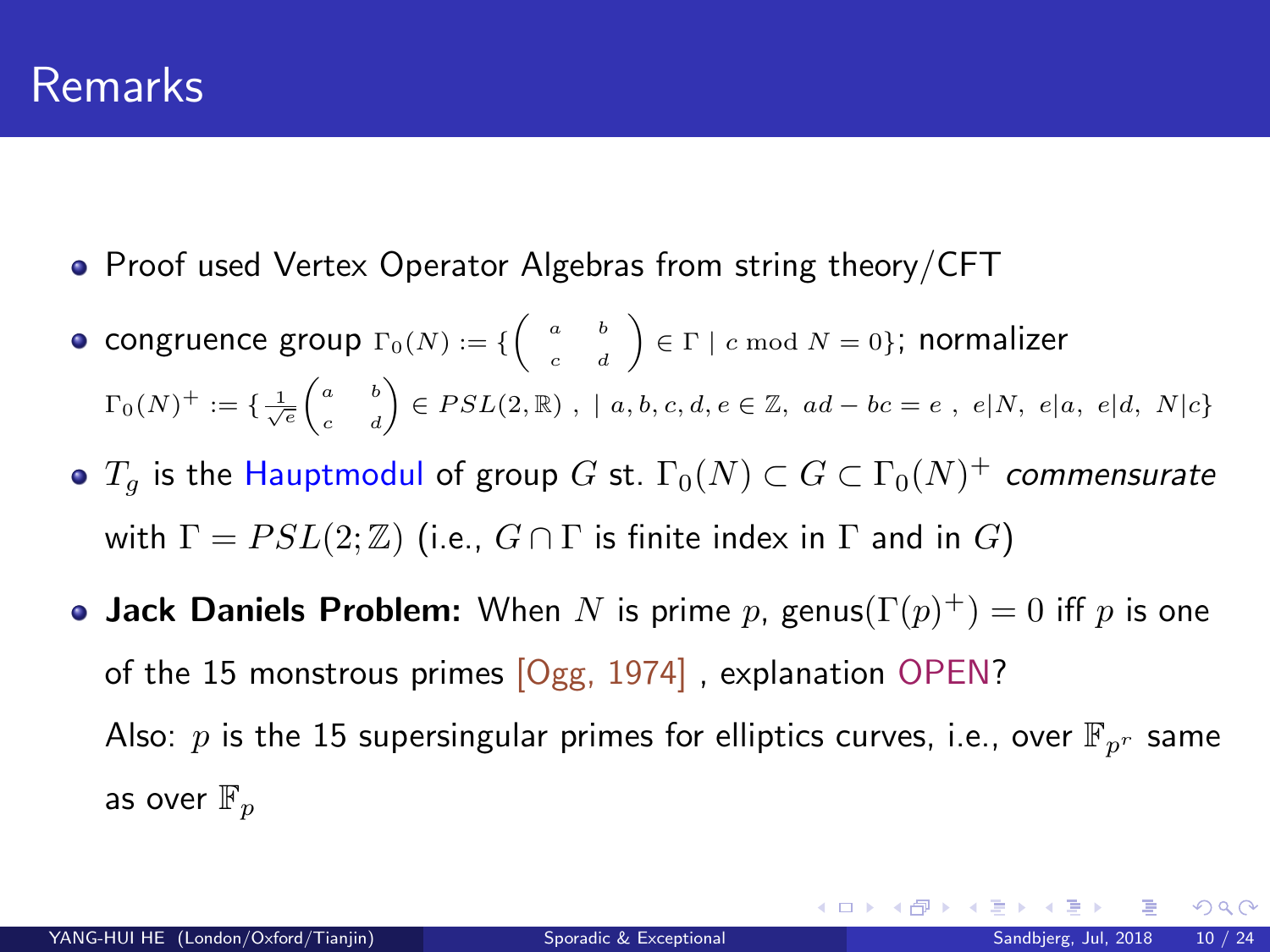### <span id="page-11-0"></span>The "Missing" Constant

• monstrous moonshine module  $V_1 = \{0\}$ , so constant is renormalized; however, McKay also noticed that 744 in  $j(q)$  is  $248 \times 3$ 

• 
$$
j(q)^{\frac{1}{3}} = q^{-\frac{1}{3}} (1 + 248q + 4124q^2 + 34752q^3 + \ldots)
$$

- $248 = 248$ ,  $4124 = 3875 + 248 + 1$ ,  $34752 = 30380 + 3875 + 2 \cdot 248 + 1$ ...
- Kac [1978]:  $j(q)^{\frac{1}{3}}$  is the character for the level-1 heightest-weight rep of  $\hat{E}_8$
- YHH-McKay '14:  $j(q)^{\frac{1}{n}}$  for  $n|24$  have integer coefs;  $n=1,2,3$  are

McKay-Thompson series, only  $n = 3$  has  $\mathbb{Z}_{\geq 0}$  coefs, what about rest?

perhaps not surprising:  $j(z) = 1728 \frac{g_2^3(z)}{\Delta(z)}$  $\frac{g_2(z)}{\Delta(z)}$  and

 $g_2 = \theta_{\Lambda(E_8)}(q) = \sum_{x \in \Lambda(E_8)}$  $q^{|x|^2/2} = 1 + 240 \sum_{n=1}^{\infty} \sigma_3(n) q^n$  is the theta-series of

root lattice of  $E_8$  (1st non-trivial unimodular even lattice), 2 curiosities

- $\bullet$  explain the 240 in terms of the  $(-1)$  curves?
- $\bullet$   $\sigma_1(240) = 744$

メロト メタト メミト メミ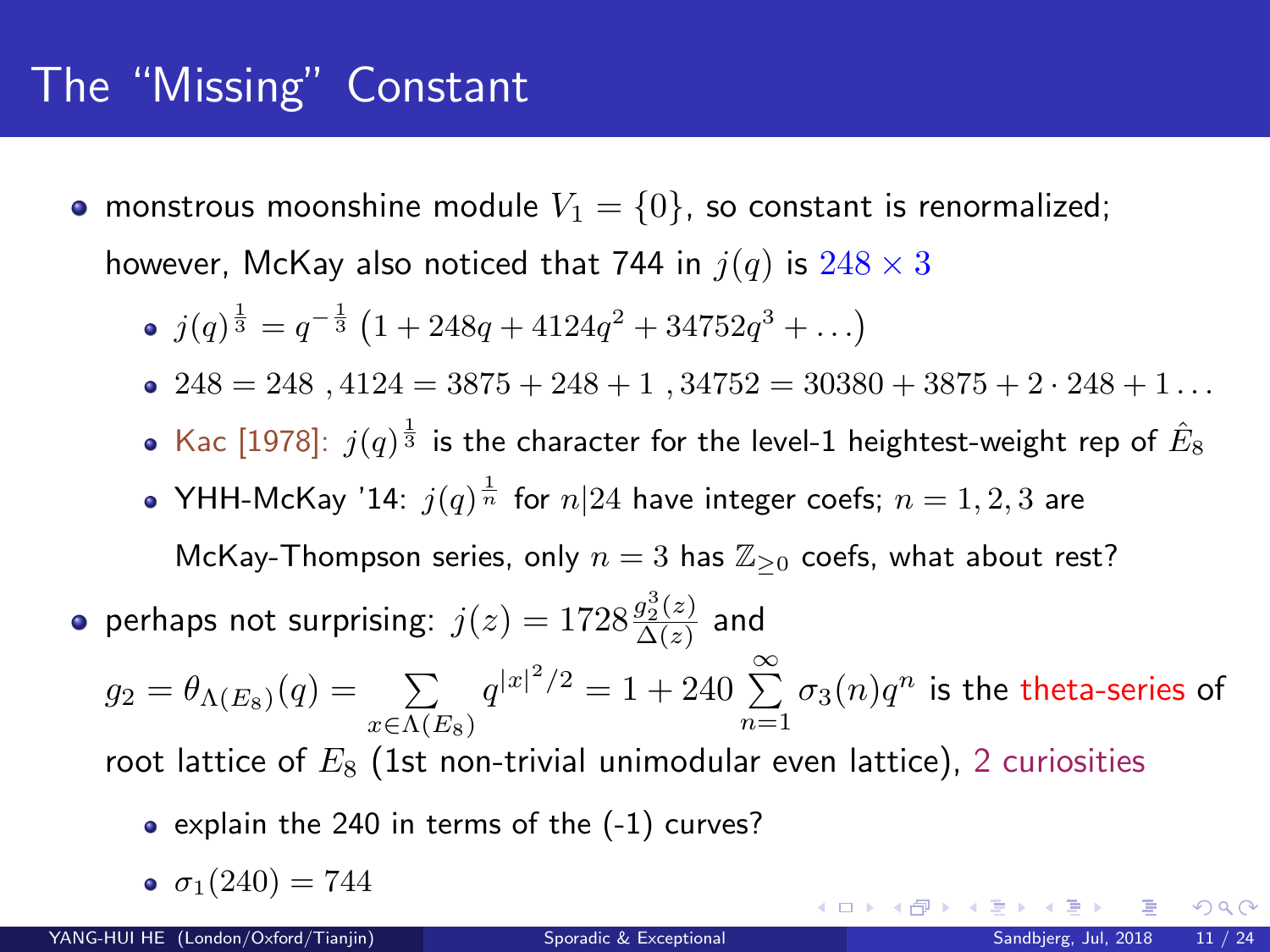### <span id="page-12-0"></span>A Pair of Trinities

- $\bullet$  The modular function  $j(q)$  knows about M AND  $E_8$
- $\bullet$  Big Picture for the largest 3 (NB., Schur multipliers are resp  $(1,2,3)$ )?

| <b>NOQUISTILY</b> |                                                                                    |  |  |  |
|-------------------|------------------------------------------------------------------------------------|--|--|--|
|                   | Sporadic Groups (Schur Multiplier)   Lie Algebras (affine $\mathbb{Z}_n$ symmetry) |  |  |  |
| M(1)              | $E_8(1)$                                                                           |  |  |  |
| $\mathbb{B}(2)$   | $E_7(2)$                                                                           |  |  |  |
| $Fi'_{24}(3)$     | $E_6(3)$                                                                           |  |  |  |

Modularity

- More evidence [McKay, 1985]:
	- ATLAS notation: conjugacy class  $xN$ ,  $x$  order and  $N$  capital letter indexing

| Conj Class $\begin{array}{ c c c } 1A & 2A & 2B & 3A & \dots \end{array}$                                                                                                                                              |  |  |                                       |  |
|------------------------------------------------------------------------------------------------------------------------------------------------------------------------------------------------------------------------|--|--|---------------------------------------|--|
| $\begin{tabular}{ c c c c c c c c c } \hline \multicolumn{3}{ c }{\textbf{Centralizer}} & $\mathbb{M}$ & $\mathbb{2}.\mathbb{B}$ & $\mathbb{2}^{1+24}.Co_1$ & $\mathbb{3}.Fi'_{24}$ & $\dots$ \\ \hline \end{tabular}$ |  |  | - 《 ロ 》 《 母 》 《 글 》 《 글 》 《 글 》 ② ④ ① |  |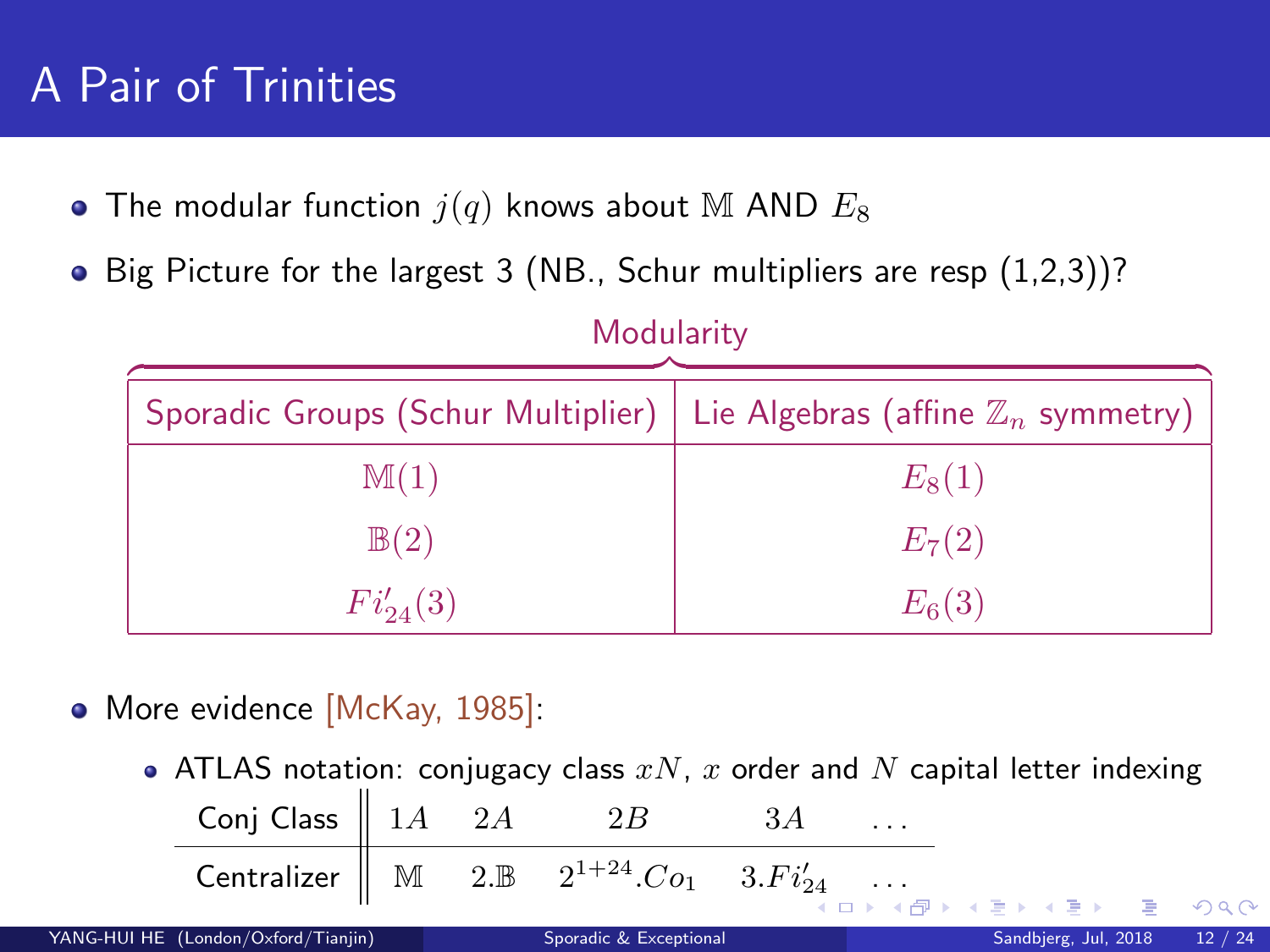<span id="page-13-0"></span>

- $\bullet$  orders of conjugacy classes are precisely  $E_8$  Dynkin labels!
- OPEN: no explanation, especially concept of adjacency
- $\bullet$  amazing that a group as large as M multiplies to only up to order 6: M is a 6-transposition group

 $\Omega$ 

**K ロ ▶ K 何 ▶ K 手**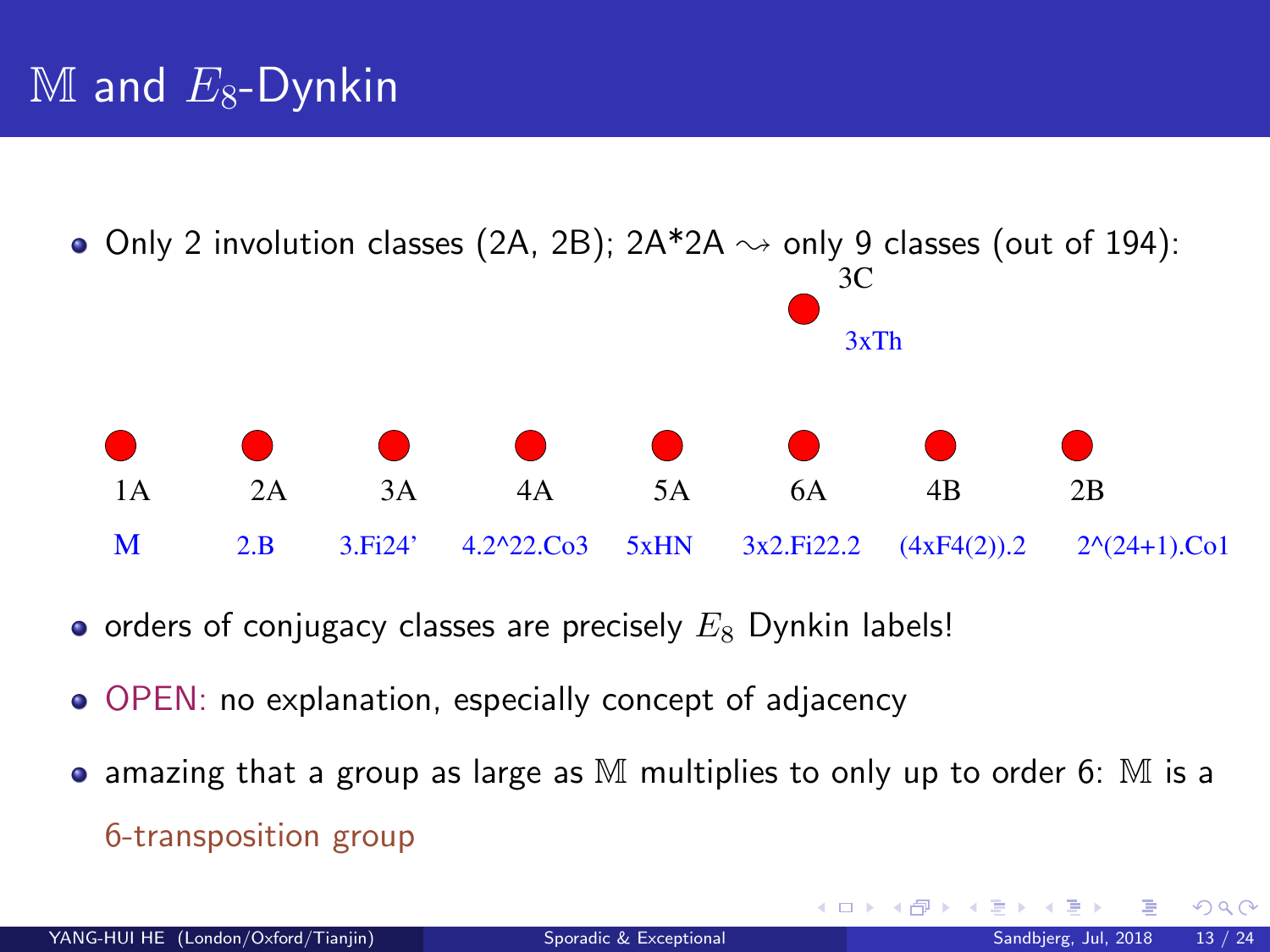#### Baby is 4-transposition and Fischer is 3-transposition:

| IB                                                                                                                               | $Fi'_{24}$                                                                                                                                   |
|----------------------------------------------------------------------------------------------------------------------------------|----------------------------------------------------------------------------------------------------------------------------------------------|
| 2c<br>$\begin{array}{ccccccccccccccccccccc} 1a & - & 2b & - & 3a & - & 4b & - & 3a & - & 2b & - & 1a \end{array}$<br>$\hat{E}_7$ | 1 <sub>a</sub><br>2a<br>$\begin{array}{ccc} & &   & \\ 2b & - & 3a \end{array}$<br>1a<br>2a<br>1a<br>$\overline{\phantom{a}}$<br>$\hat{E}_6$ |
| $1-2-3=4-2$<br>$\hat{F}_4$                                                                                                       | $1-2\equiv 3$<br>$\hat G$                                                                                                                    |

• Höhn-Lam-Yamaguchi, 2010, persists for our pair of trinities; and constructed the VOA/moonshine modules for them (cf. Queen, Duncan, Gannon)

 $\Omega$ 

**K ロ ト K 何 ト K ヨ ト**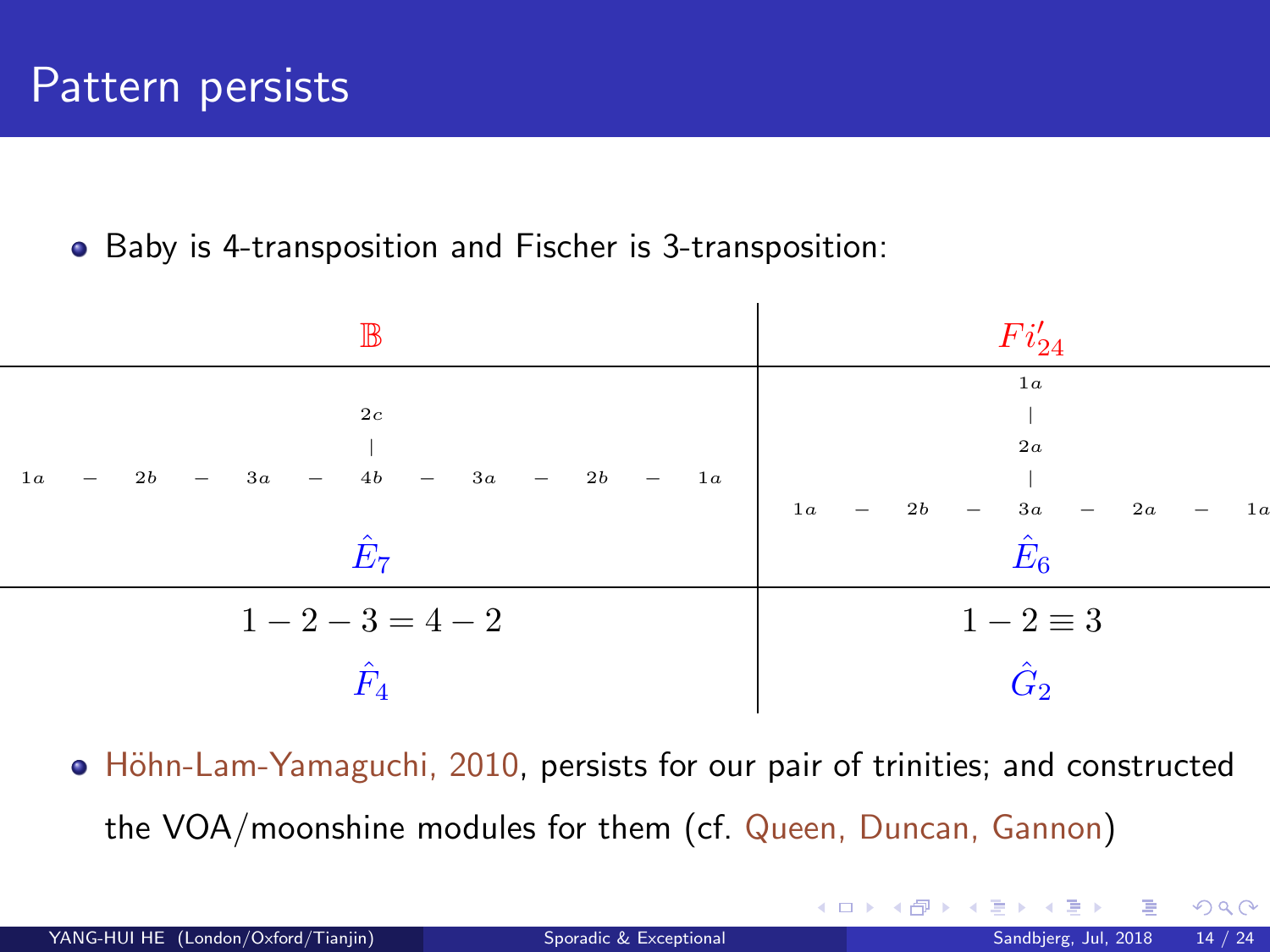# $(\mathbb{M}, \mathbb{B}, Fi'_{24})$  versus  $E_{8,7,6}$

- A geometric/modular setting [YHH-McKay, '15]?
- Cusp Numbers
	- **Cusps for any congruence subgroup**  $G \subset \Gamma := PSL(2;\mathbb{Z})$ : finite set of Γ-orbits in  $Q ∪ ∞$ ; Def cusp number =  $|C(G)|$
	- Rmk: need to add cusp when forming modular curve  $X(G) \simeq G \backslash \mathcal{H}$
	- $|C(\Gamma)| = 1$  since  $C(PSL(2;\mathbb{Z})) = {\infty};$
	- recall  $\Gamma_0(N)$ ,  $|C(\Gamma_0(N))| = \sum_{d \mid N, d > 0} \phi(\gcd(d, N/d))$
	- need more sophistication:  $|C(G)|$  for moonshine group  $\Gamma_0(N)\subset G\subset \Gamma_0(N)^+$
- Conway-Norton, 1979: computed all McKay-Thomson series and much info (e.g. cusps) for their associated  $G$
- Norton, Cummins et al: created a database over the years

 $\Omega$ 

**K ロ ト K 御 ト K 君 ト K 君**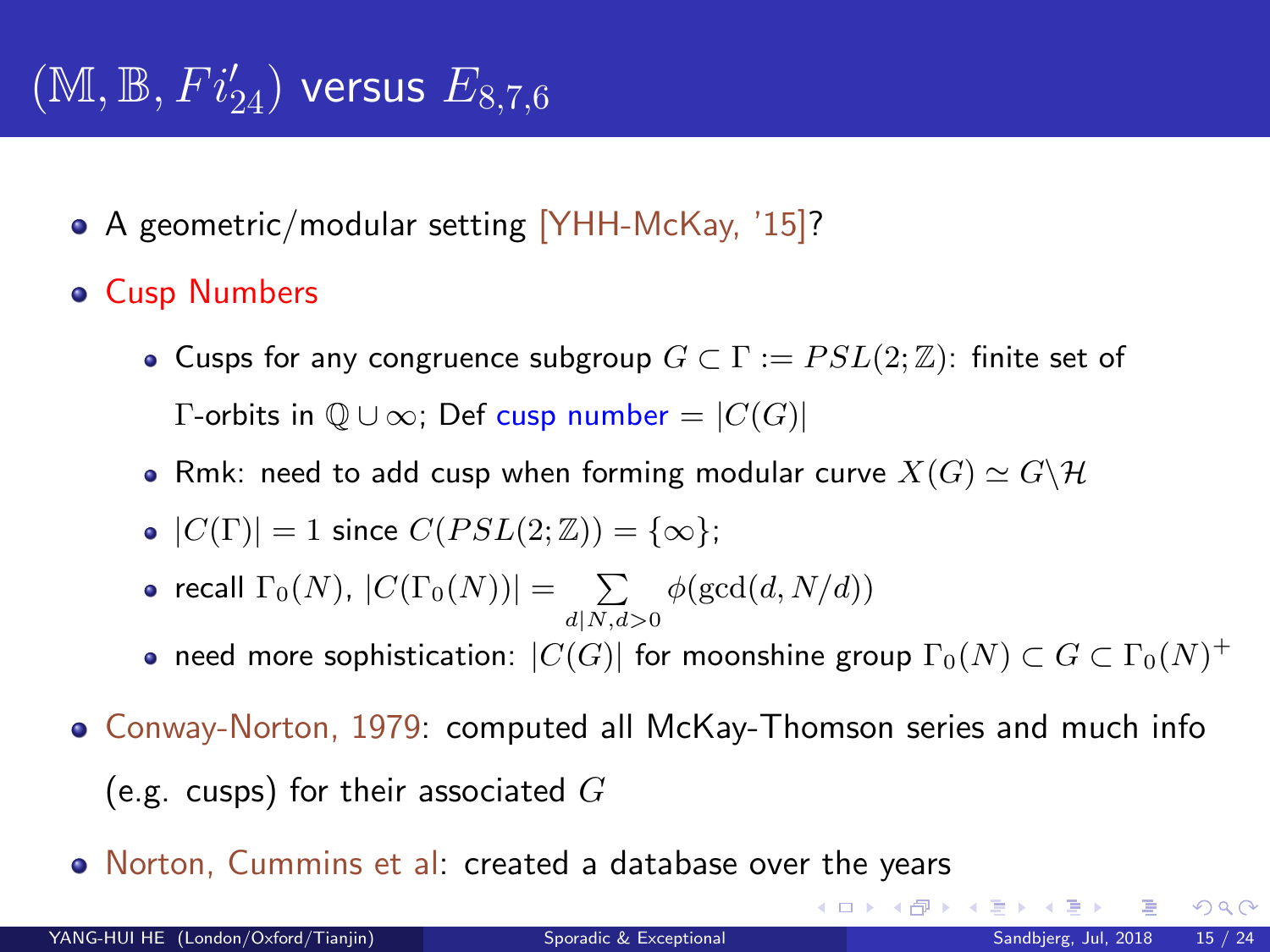### Moonshine Groups in more Detail

- All moonshine groups for M (i.e., the genus 0 modular groups for McKay-Thompson series) are of the form  $\langle \Gamma_0(n|h), w_{e_1}, w_{e_2}, \ldots \rangle$  for Hall divisors  $e_i$  of  $n/h$ ;  $N = nh^2$ 
	- Define Atkin-Lehner involution  $w_e = \frac{1}{\sqrt{e}}$  $\sqrt{2}$  $\begin{pmatrix} a & b \\ c & d \end{pmatrix}$ c d ∖  $\overline{1}$  $\sqrt{2}$  $\begin{pmatrix} e & 0 \\ 0 & 1 \end{pmatrix}$ 0 1  $\big)$  with  $e||N$  (Hall divisor,  $e|N$  and  $gcd(e, h := \frac{N}{e}) = 1$ ),  $\Big($  $\begin{pmatrix} a & b \\ c & d \end{pmatrix}$ c d  $\Big) \in \Gamma_0(h)$ ,  $d \equiv 0 \pmod{e}$ Define  $F_h:=\left(\begin{array}{cc} _h&_0\cr _0&_1\end{array}\right)$ ,  $\Gamma_0(n|h):=F_h^{-1}\Gamma_0(\frac{n}{h})F_h$  and  $w_e:=F_h^{-1}W_eF_h$
- $\bullet$ NB. Of the 194 conjugacy classes of M, some are just in Galois orbits,  $\sim$  172 classes (i.e., rational character table is  $172 \times 172$ )
	- Rmk: Thus 172 distinct McKay-Thompson
	- Rmk: There are replication formulae (functional equations) reducing 172 further to 163 (WHY largest Heegner number?)

 $\Omega$ 

メロメ メ御 メメ きょうぼき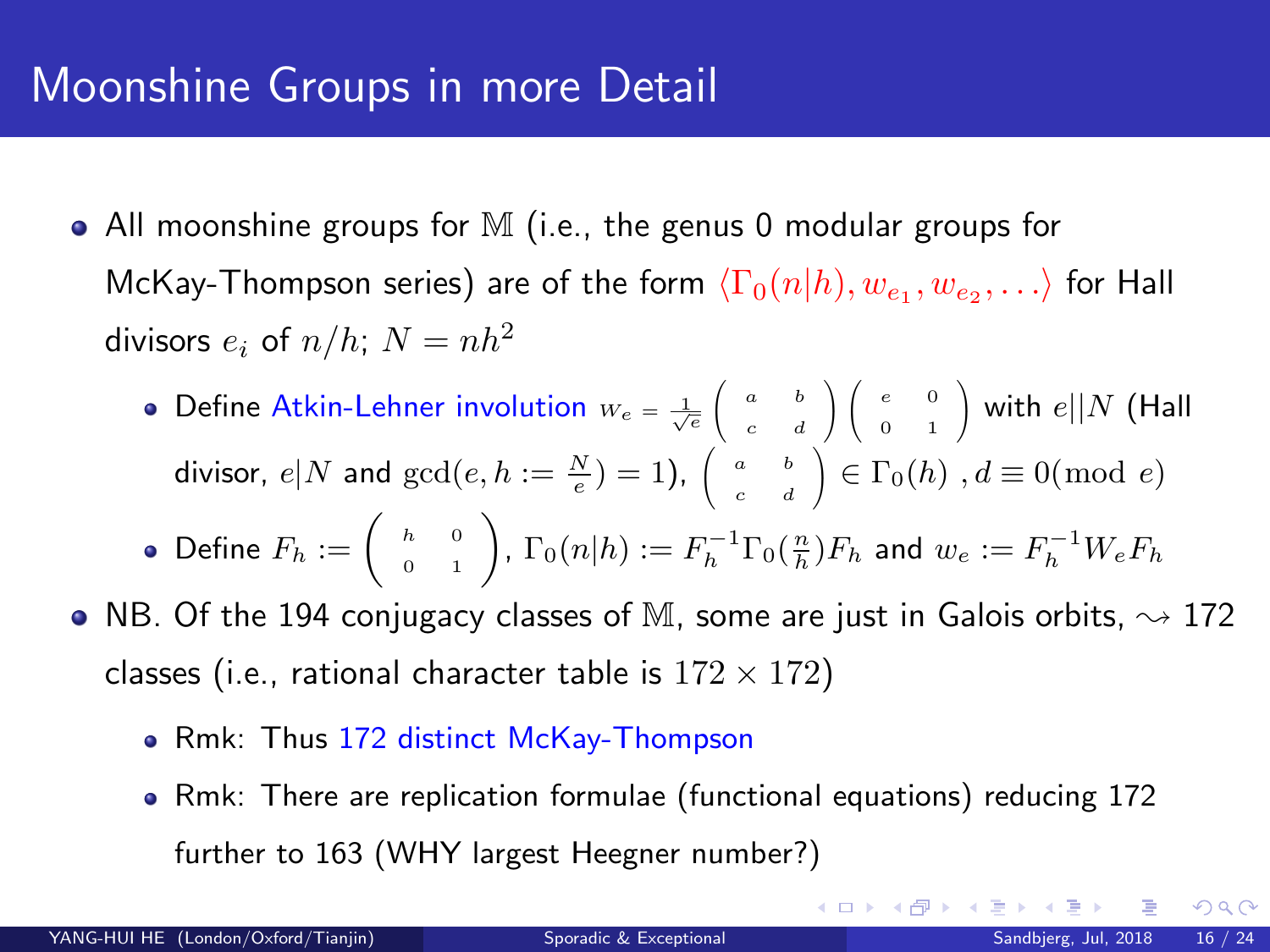### Explicit Examples

| Class | McKay-Thompson                                                                                                                                                     | G                                           | C(G)           |
|-------|--------------------------------------------------------------------------------------------------------------------------------------------------------------------|---------------------------------------------|----------------|
| 1A    | $1728 \frac{g_2^3(z)}{n(z)^{24}} - 744 = j_M(q)$                                                                                                                   | $PSL(2;\mathbb{Z})$                         | 1              |
| 2A    | $\left(\left(\frac{\eta(q)}{\eta(q^2)}\right)^{12}+2^6\left(\frac{\eta(q^2)}{\eta(q)}\right)^{12}\right)^2-104$<br>$q^{-1} + 4372q + 96256q^{2} + 1240002q^{3} + $ | $\langle \Gamma_0(2), w_1, w_2 \rangle$   1 |                |
| 2B    | $24+\frac{\eta(q)^{24}}{n(q^2)^{24}}$<br>$= q^{-1} + 276q - 2048q^{2} + 11202q^{3} + \dots$                                                                        | $\Gamma_0(2)$                               | $\overline{2}$ |
| 3C    | $q^{\frac{1}{3}}\left(\frac{\eta(q)}{\eta(q^2)^8}+256\frac{\eta(q^2)}{\eta(q)}\right)^{16}$<br>$= q^{-1} + 248q + 4124q^{2} + 34752q^{3} + \ldots$                 | $\langle \Gamma_0(3), w_3 \rangle$          | -1             |
|       |                                                                                                                                                                    | イロト イ押 トイヨ トイヨト                             | э.             |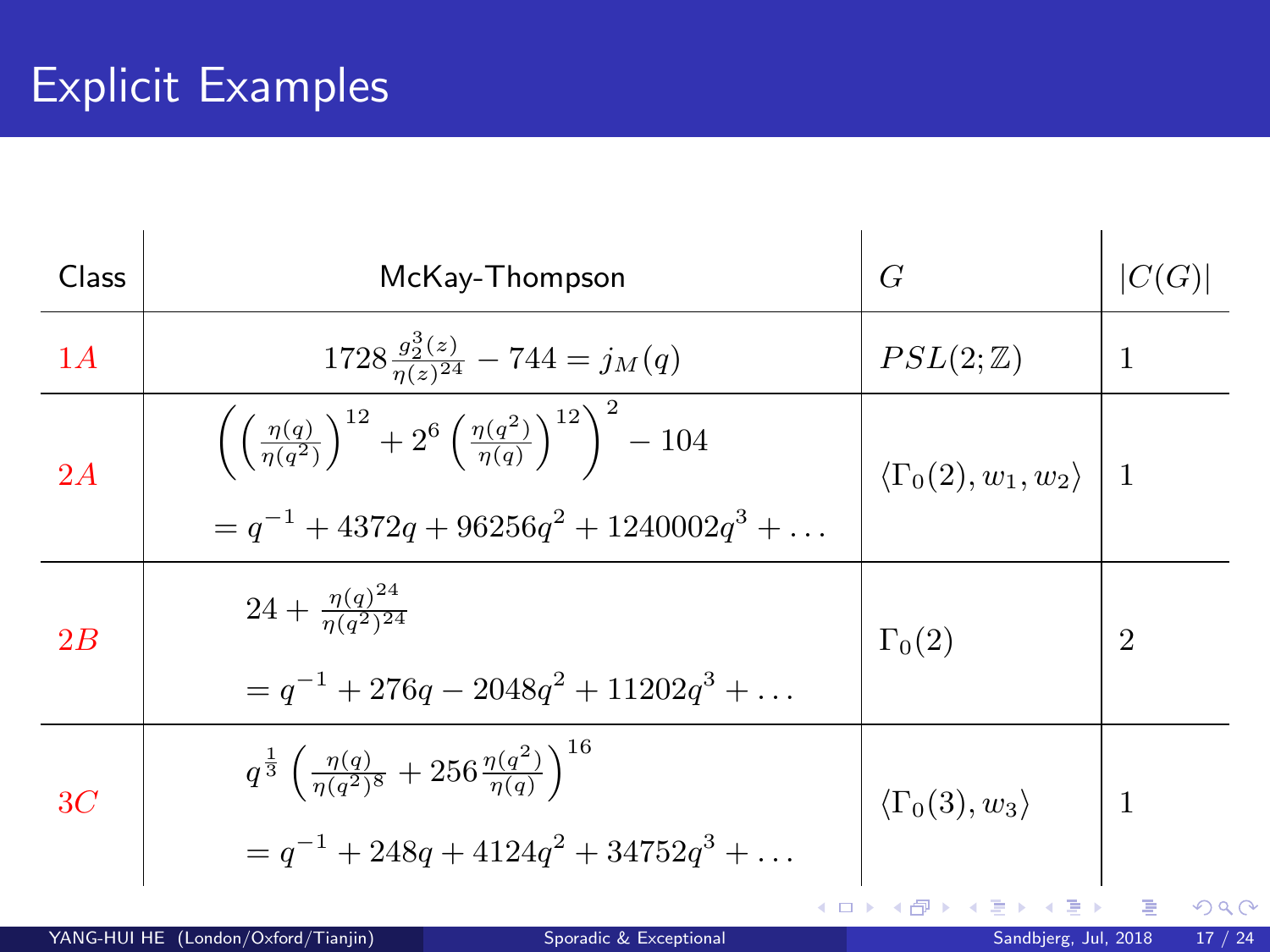Take the 172 (rational) classes (Galois conjugates have same cusps, McKay-Thompson, etc);

 $(Class Name, |Cusp|) =$  $\{(1A, 1), (2A, 1), (2B, 2), (3A, 1), (3B, 2), \ldots, (120A, 1), (119AB, 1)\}\$ 

bin count of cusp numbers:  $(1^{60}, 2^{75}, 3^{12}, 4^{20}, 6^3, 8^2)$ 

- Observation:  $\sum_{g} C_g(M) = 360 = 3 \cdot 120$ ,  $\sum_{g} C_g(M)^2 = 1024 = 2^{10}$
- recall: 120 is the #tritangents on sextic (or 240 (-1)curves on  $dP_8$ )
- **•** next in the family of Bring's sextic, genus 4 curve is Fricke's octavic, genus 9 curve  $\mathcal{F}=\{\sum_i x_i^4=\sum_i x_i^2=\sum_i x_i=0\}\subset \mathbb{P}^4$  has  $2.2^{10}$  bitangents

 $QQ$ 

 $A \sqcap B$   $A \sqcap B$   $A \sqcap B$   $A \sqcap B$   $A$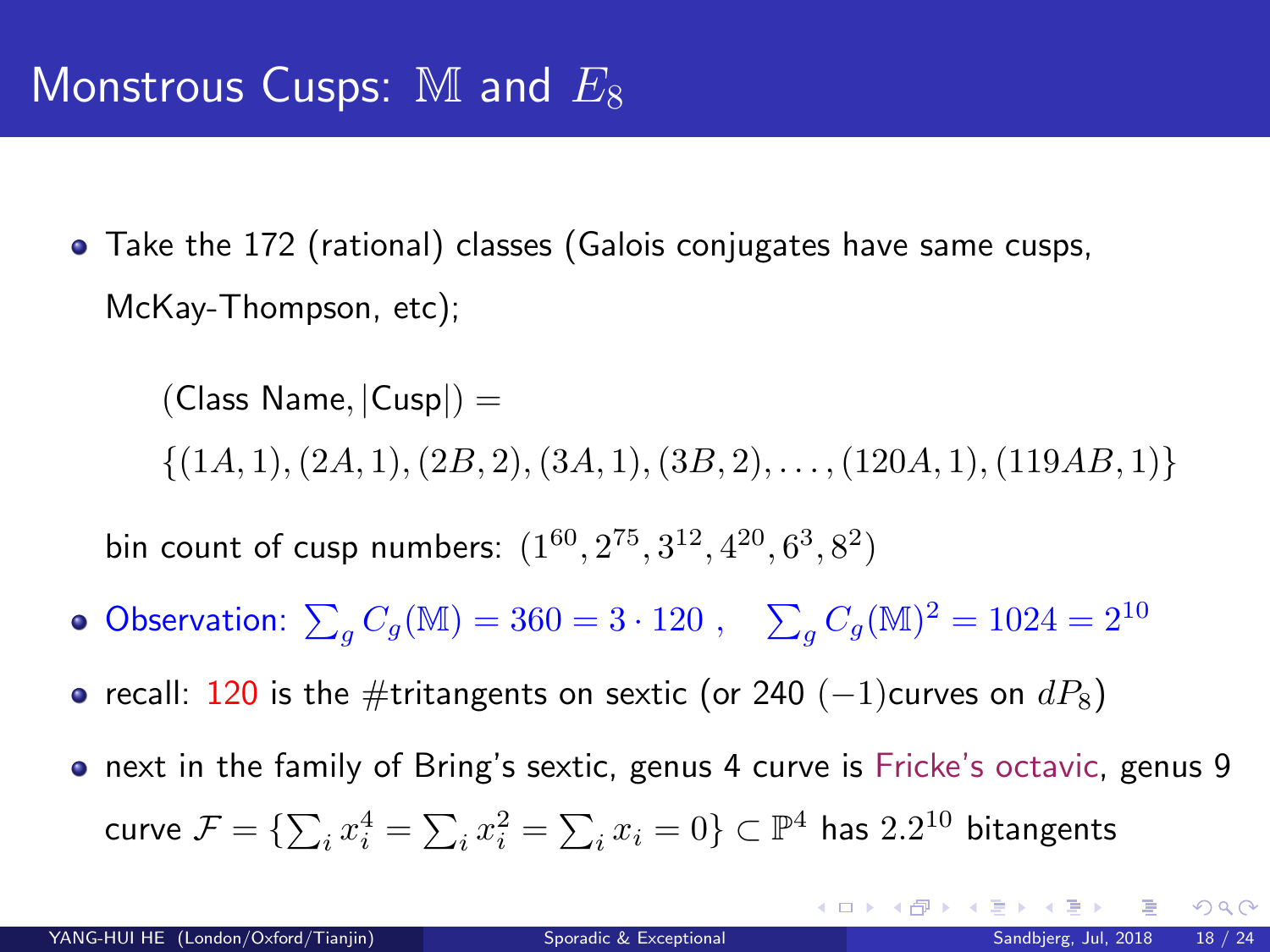### Baby Moonshine

- Class 2A of M has 2. $\mathbb B$  (double cover of Baby) as centralizer
	- dim(irreps(2.B)) = 1, 4371, 96255, 1139374 ..., cf.  $T_{2A}$
	- 247 conjugacy classes (minus conjugates)  $\sim$  207 distinct McKay-Thompson
	- $\bullet$  Höhn 2007 Moonshine for 2. $\mathbb B$  (explicit VOA and M-T)
	- $\bullet$  some M-T coincide with M M-T, some are new
- Cummins, Ford, McKay, Mahler, Norton, 1990s M-T belong to a class of so-called replicable functions
	- Recall (classical):  $\sum_{ad=n,0\leq b < d} j(\frac{a\tau+b}{d}) = \text{Poly}_n(j(\tau))$
	- analogue for all M-T  $T(q)\sim q^{-1}+\sum\limits_{k}b_{k}q^{k}$  satisfying the replication formulae
	- 616 of these, of genus 0; Notation [Norton] (n number x letter)

 $nX$ (monstrous),  $nx$ ,  $n^{\sim}x$ 

 $\Omega$ 

メロト メ都 トメ ヨ トメ ヨト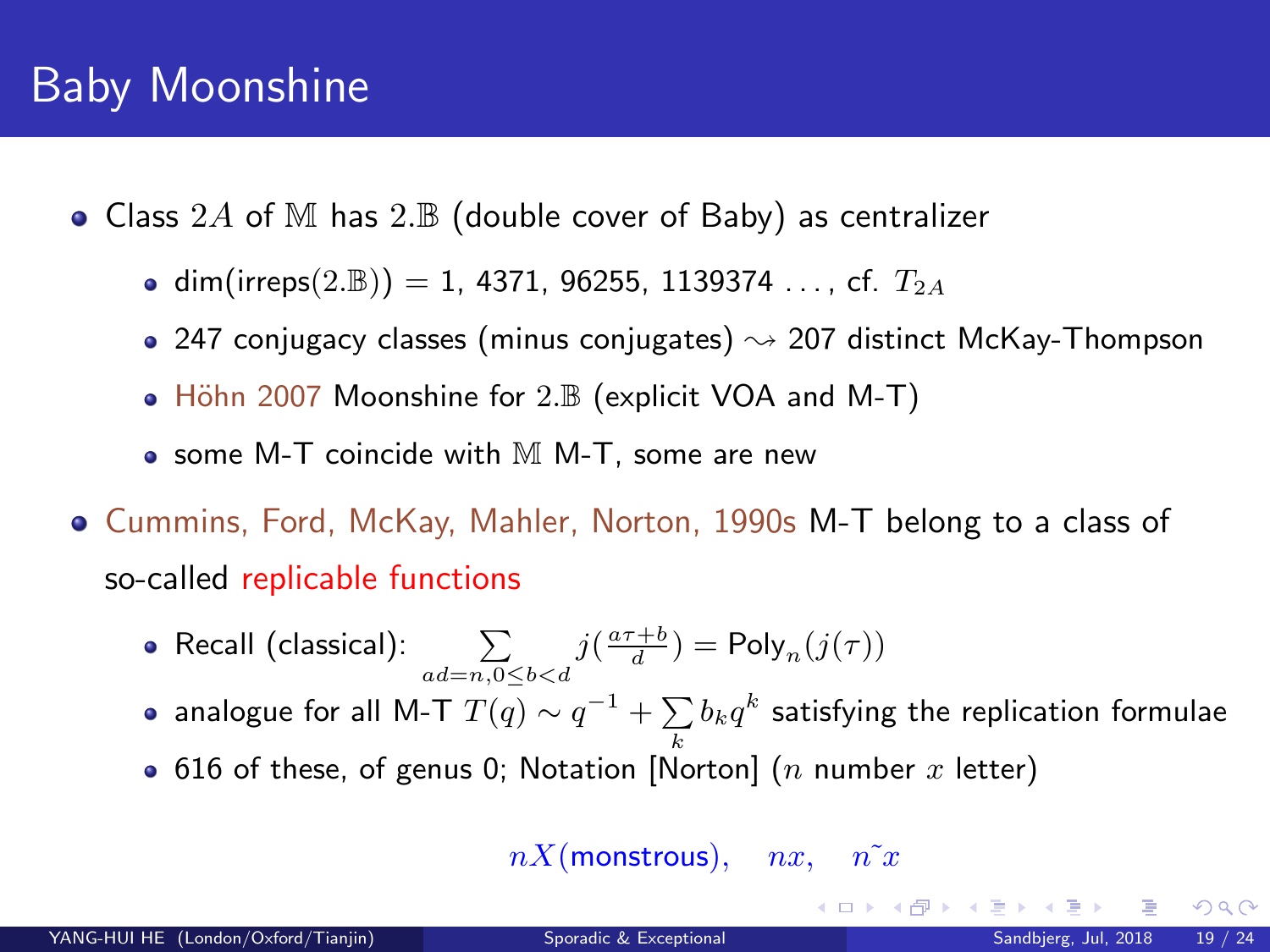$\bullet$  The 207 McKay-Thompson series for 2. $\mathbb B$  and associated cusp numbers

(conjugacy class [Atlas notation], M-T [Replicable notation],  $|C(G)|$ ] =  $(1a, 2A, 1), (2a, 4\tilde{b}, 1), (2b, 2a, 1), \ldots, (104b, 208\tilde{a}, 1), (110a, 220\tilde{b}, 1)$ 

- cusp numbers are  $(1^{82}, 2^{61}, 3^{30}, 4^{25}, 6^9)$
- Observation:  $\sum_{g} C_g(2.\mathbb{B}) = 448 = 2^3 \cdot 56$ ,  $\sum_{g} C_g^2(2.\mathbb{B}) = 1320$
- Recall:  $\dim_F (E_7) = \# (-1)$ curves on  $dP_7 = 56 \rightsquigarrow$ #bitangents on  $[2|4] = 28$

メロト メ都 トメ ヨ トメ ヨ ト

 $2990$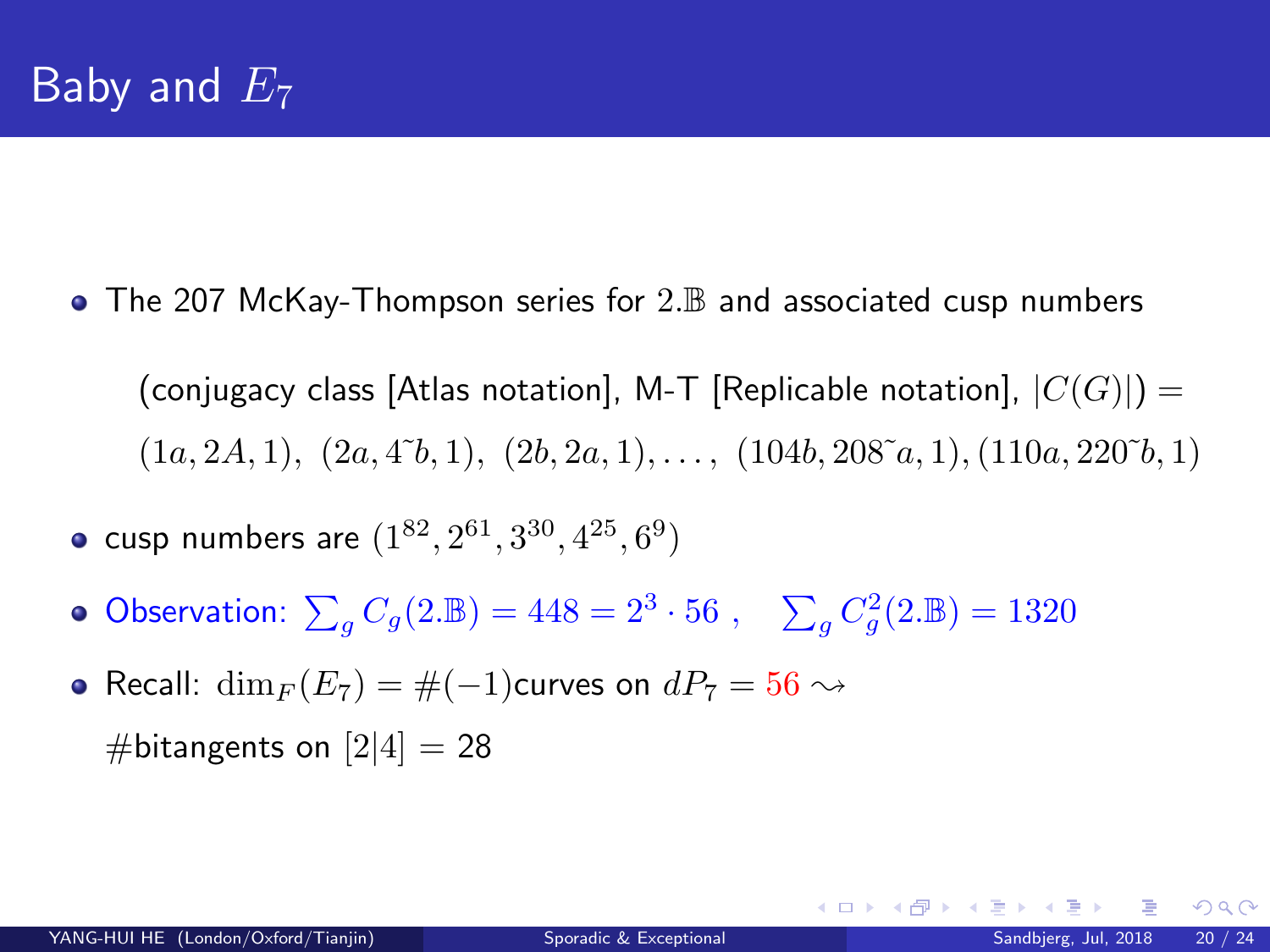### <span id="page-21-0"></span>Fischer and  $E_6$

- Class  $3A$  of  $M$  has  $3.Fi'_{24}$  (triple cover of Fischer) as centralizer
	- ${\sf dim}({\sf irreps}(3.Fi'_{24}))=1, \, 8671, \, 57477\, \ldots, \, {\sf cf.} \,\, T_{3A}$
	- 265 conjugacy classes (minus conjugates)  $\rightsquigarrow$  213 distinct M-T
	- Matias 2014: explicit VOA and M-T (conjugacy class [Atlas notation], M-T [Replicable notation],  $|C(G)|$ ] =  $(1a, 3A, 1), (2a, 6A, 1), (2b, 6C, 2), \ldots (45d, 45a, 1), (60e, 60c, 1)$
- **o** Observation:
	- $\sum_{g} C_g(3.Fi'_{24}) = 440 = 2^4 \cdot 27 + 8(?)$ ,  $\sum_{g} C_g^2(3.Fi'_{24}) = 1290$
- Recall:  $\dim_F (E_6) = \text{\#lines on } dP_6 = 27$
- curious +8 in reverse to  $\dim_F (E_8) = 248 = 120 \times 2 + 8$

 $\Omega$ 

メロメ メ御 メメ きょうぼき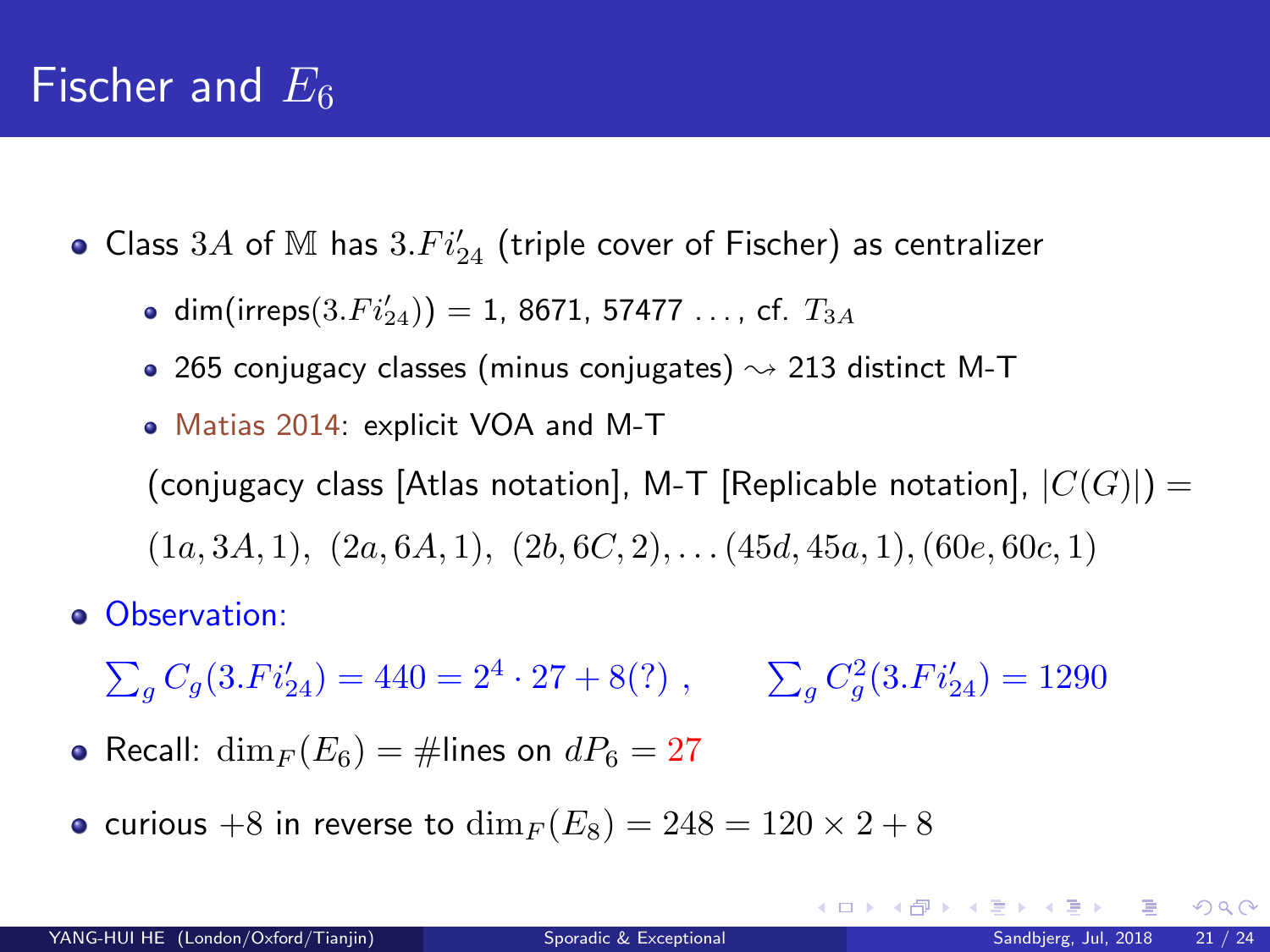### <span id="page-22-0"></span>Cusp Character

- Rmk: Geometric perspective on moonshine? Witten, Hirzebruch
	- 24-d spin manifold w/ elliptic (Witten) genus  $j(q)$  & M action
	- $\bullet$  Hopkins-Mahowald, 1998 found a manifold with all prop. except action of M
- Thm: [YHH-McKay] For  $M$ ,  $2.\mathbb{B}$ ,  $3.Fi'_{24}$ ,  $\exists$  a "cusp representation", i.e., weighted centralizer rep: take  $v_\gamma = C_\gamma |Z(c_\gamma)| = C_\gamma \frac{|G|}{|c_\gamma|}$  $|c_\gamma|$
- RMK: From representation theory point of view cusps are interesting; call it "cusp representation"; knows about the geometry/modularity. SKETCH PF:
	- any rep  $R=\bigoplus_{i=1}^n R_i^{\oplus a_i}$  for irreps  $R_i$  of finite group  $\leadsto$  multiplicities  $a_k = \frac{1}{|G|} \sum_{\gamma=1}^n \chi(R) \chi_k(c_\gamma) |c_\gamma|$  for conj class  $c_\gamma;$
	- for centralizer rep: take  $\chi(R)=|G|/|c_\gamma|\leadsto a_j=\sum\limits_{\gamma=1}^n\chi_j(c_\gamma)\in\mathbb{Z}_{\geq 0};$
	- centralizers weighted with cusp numbers (beyond the group theory), no reason should be a character (could be virtual char). But, explicitly check all  $a_j=\sum\limits_{\gamma=1}^n \chi_j(c_\gamma)C_\gamma\in\mathbb{Z}_{\geq 0}$  $a_j=\sum\limits_{\gamma=1}^n \chi_j(c_\gamma)C_\gamma\in\mathbb{Z}_{\geq 0}$  $a_j=\sum\limits_{\gamma=1}^n \chi_j(c_\gamma)C_\gamma\in\mathbb{Z}_{\geq 0}$  $a_j=\sum\limits_{\gamma=1}^n \chi_j(c_\gamma)C_\gamma\in\mathbb{Z}_{\geq 0}$  $a_j=\sum\limits_{\gamma=1}^n \chi_j(c_\gamma)C_\gamma\in\mathbb{Z}_{\geq 0}$

 $\Omega$ 

 $1.73 \times 1.73 \times 1.$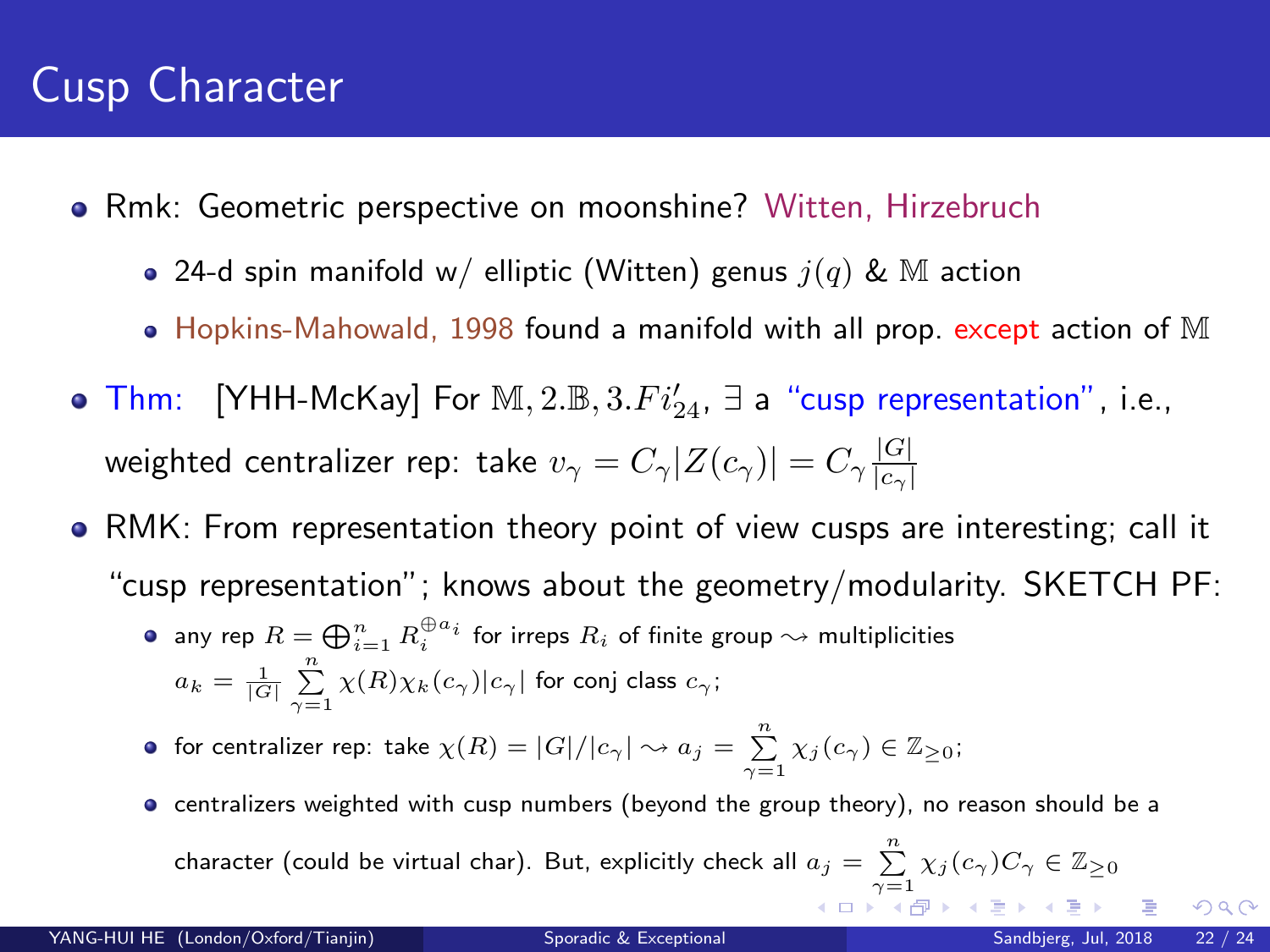<span id="page-23-0"></span>**Summary**